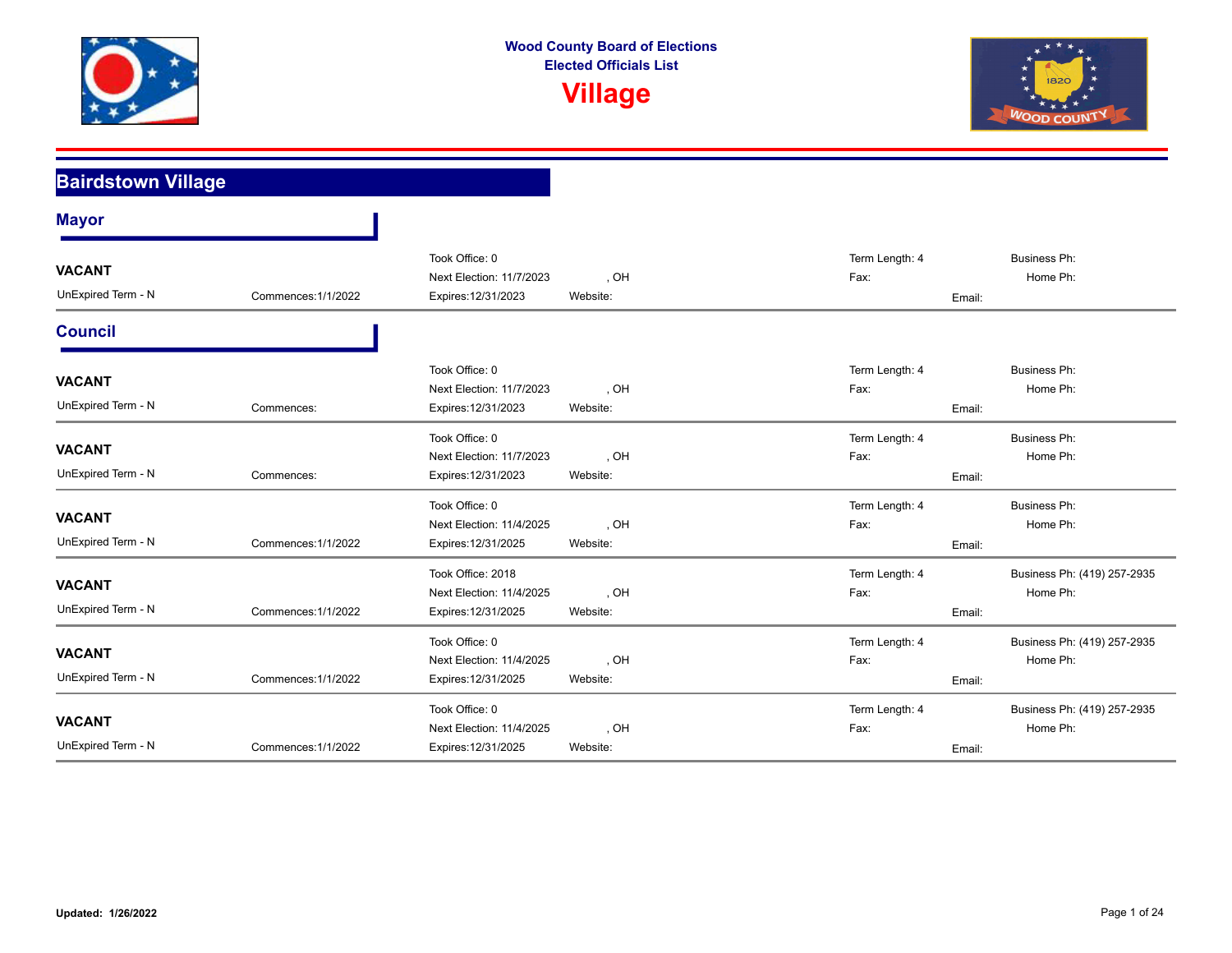



| <b>Bloomdale Village</b>                           |                      |                                                                      |                                                      |                                  |                                                                                |
|----------------------------------------------------|----------------------|----------------------------------------------------------------------|------------------------------------------------------|----------------------------------|--------------------------------------------------------------------------------|
| <b>Mayor</b>                                       |                      |                                                                      |                                                      |                                  |                                                                                |
| <b>STEPHEN ALLEN SCHAFER</b><br>UnExpired Term - N | Commences: 1/1/2020  | Took Office: 2012<br>Next Election: 11/7/2023<br>Expires: 12/31/2023 | PO BOX 53<br>BLOOMDALE, OH 44817<br>Website:         | Term Length: 4<br>Fax:<br>Email: | <b>Business Ph:</b><br>Home Ph:                                                |
| <b>Council</b>                                     |                      |                                                                      |                                                      |                                  |                                                                                |
| <b>JULIE ANN DEAN</b><br>UnExpired Term - N        | Commences: 1/1/2020  | Took Office: 2016<br>Next Election: 11/7/2023<br>Expires: 12/31/2023 | 111 N MAPLE ST<br>BLOOMDALE, OH 44817<br>Website:    | Term Length: 4<br>Fax:<br>Email: | Business Ph: (419) 454-2941<br>Home Ph: (419) 454-4511                         |
| <b>THOMAS E MILLER</b><br>UnExpired Term - N       | Commences: 1/1/2020  | Took Office: 2020<br>Next Election: 11/7/2023<br>Expires: 12/31/2023 | 502 MULBERRY ST<br>BLOOMDALE, OH 44817<br>Website:   | Term Length: 4<br>Fax:<br>Email: | Business Ph: (419) 454-2941<br>Home Ph: (419) 355-9152                         |
| <b>ROBERT R CLARK</b><br>UnExpired Term - N        | Commences: 1/1/2022  | Took Office: 2014<br>Next Election: 11/4/2025<br>Expires: 12/31/2025 | 211 MULBERRY ST<br>BLOOMDALE, OH 44817<br>Website:   | Term Length: 4<br>Fax:           | <b>Business Ph:</b><br>Home Ph: (419) 454-3133<br>Email: BOBCLARK663@YAHOO.COM |
| <b>JAMIE L ROBINSON</b><br>UnExpired Term - N      | Commences: 1/25/2022 | Took Office: 2022<br>Next Election: 11/4/2025<br>Expires: 12/31/2025 | PO BOX 187<br>BLOOMDALE, OH 44817<br>Website:        | Term Length: 4<br>Fax:<br>Email: | <b>Business Ph:</b><br>Home Ph:                                                |
| <b>KATHY D SIMON</b><br>UnExpired Term - N         | Commences: 1/1/2022  | Took Office: 2020<br>Next Election: 11/4/2025<br>Expires: 12/31/2025 | 501 MULBERRY ST<br>BLOOMDALE, OH 44817<br>Website:   | Term Length: 4<br>Fax:<br>Email: | Business Ph: (419) 454-2941<br>Home Ph:                                        |
| <b>BETHANY ANN VINCENT</b><br>UnExpired Term - N   | Commences: 1/1/2022  | Took Office: 2018<br>Next Election: 11/4/2025<br>Expires: 12/31/2025 | 405 N GARFIELD ST<br>BLOOMDALE, OH 44817<br>Website: | Term Length: 4<br>Fax:<br>Email: | Business Ph: (419) 454-2941<br>Home Ph:                                        |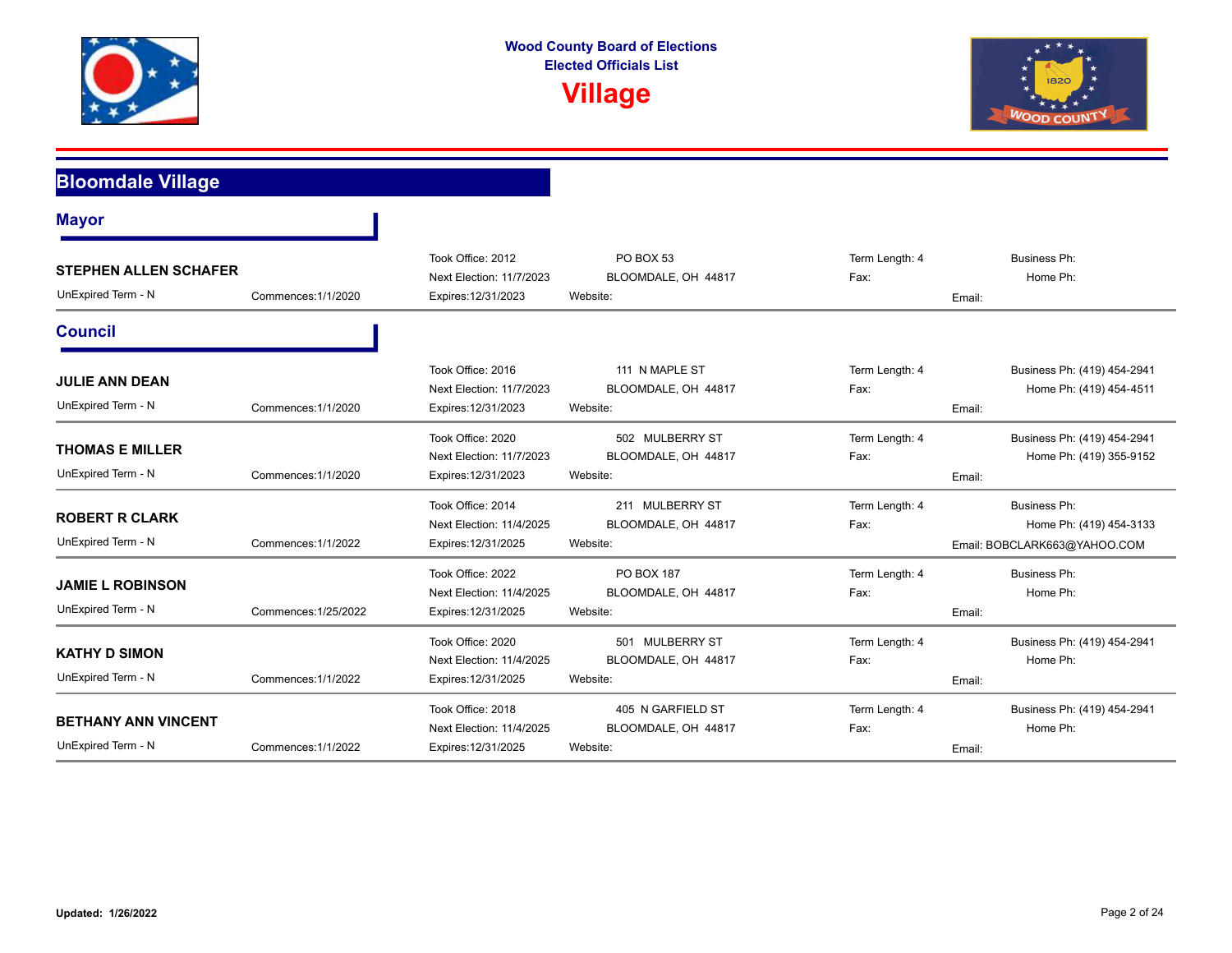



| <b>Bradner Village</b>                                  |                     |                                                                      |                                                                       |                                  |                                                        |
|---------------------------------------------------------|---------------------|----------------------------------------------------------------------|-----------------------------------------------------------------------|----------------------------------|--------------------------------------------------------|
| <b>Mayor</b>                                            |                     |                                                                      |                                                                       |                                  |                                                        |
| <b>TAMMY L KREAIS</b><br>UnExpired Term - N             | Commences: 1/1/2020 | Took Office: 2020<br>Next Election: 11/7/2023<br>Expires: 12/31/2023 | PO BOX 622<br>BRADNER, OH 43406<br>Website: www.bradnerohio.org       | Term Length: 4<br>Fax:<br>Email: | Business Ph: (419) 288-2890<br>Home Ph:                |
| <b>Council</b>                                          |                     |                                                                      |                                                                       |                                  |                                                        |
| <b>LINDA SUE WILDMAN</b><br>UnExpired Term - N          | Commences: 1/1/2020 | Took Office: 2020<br>Next Election: 11/7/2023<br>Expires: 12/31/2023 | 516 E CROCKER ST<br>BRADNER, OH 43406<br>Website: www.bradnerohio.org | Term Length: 4<br>Fax:<br>Email: | Business Ph: (419) 288-2890<br>Home Ph: (419) 288-2979 |
| <b>RAYMOND BENEDICT ZAKER</b><br>UnExpired Term - N     | Commences: 1/1/2020 | Took Office: 2013<br>Next Election: 11/7/2023<br>Expires: 12/31/2023 | 601 E CROCKER ST<br>BRADNER, OH 43406<br>Website: www.bradnerohio.org | Term Length: 4<br>Fax:<br>Email: | Business Ph: (419) 288-2890<br>Home Ph: (419) 288-3710 |
| <b>MICHAEL JAMES GUDAKUNST II</b><br>UnExpired Term - N | Commences: 1/1/2022 | Took Office: 2022<br>Next Election: 11/4/2025<br>Expires: 12/31/2025 | PO BOX 601<br>BRADNER, OH 43406<br>Website: www.bradnerohio.org       | Term Length: 4<br>Fax:<br>Email: | Business Ph: (419) 288-2890<br>Home Ph:                |
| <b>LORI J JOHNSTON</b><br>UnExpired Term - N            | Commences: 1/1/2022 | Took Office: 2015<br>Next Election: 11/4/2025<br>Expires: 12/31/2025 | 106 BLACKMAN RD<br>BRADNER, OH 43406<br>Website: www.bradnerohio.org  | Term Length: 4<br>Fax:<br>Email: | Business Ph: (419) 288-2890<br>Home Ph:                |
| <b>WILLIAM DANIEL VAIL</b><br>UnExpired Term - N        | Commences: 1/1/2022 | Took Office: 2022<br>Next Election: 11/4/2025<br>Expires: 12/31/2025 | PO BOX 554<br>BRADNER, OH 43406<br>Website: www.bradnerohio.org       | Term Length: 4<br>Fax:<br>Email: | Business Ph: (419) 288-2890<br>Home Ph:                |
| <b>Board of Trustees of Public Affairs</b>              |                     |                                                                      |                                                                       |                                  |                                                        |
| <b>VACANCY</b><br>UnExpired Term - N                    | Commences:          | Took Office: 0<br>Next Election: 11/7/2023<br>Expires: 12/31/2023    | , OH<br>Website:                                                      | Term Length: 4<br>Fax:<br>Email: | <b>Business Ph:</b><br>Home Ph:                        |
| JOHN L KREAIS JR<br>UnExpired Term - N                  | Commences: 1/1/2020 | Took Office: 2020<br>Next Election: 11/7/2023<br>Expires: 12/31/2023 | PO BOX 622<br>BRADNER, OH 43406<br>Website: www.bradnerohio.org       | Term Length: 4<br>Fax:<br>Email: | <b>Business Ph:</b><br>Home Ph:                        |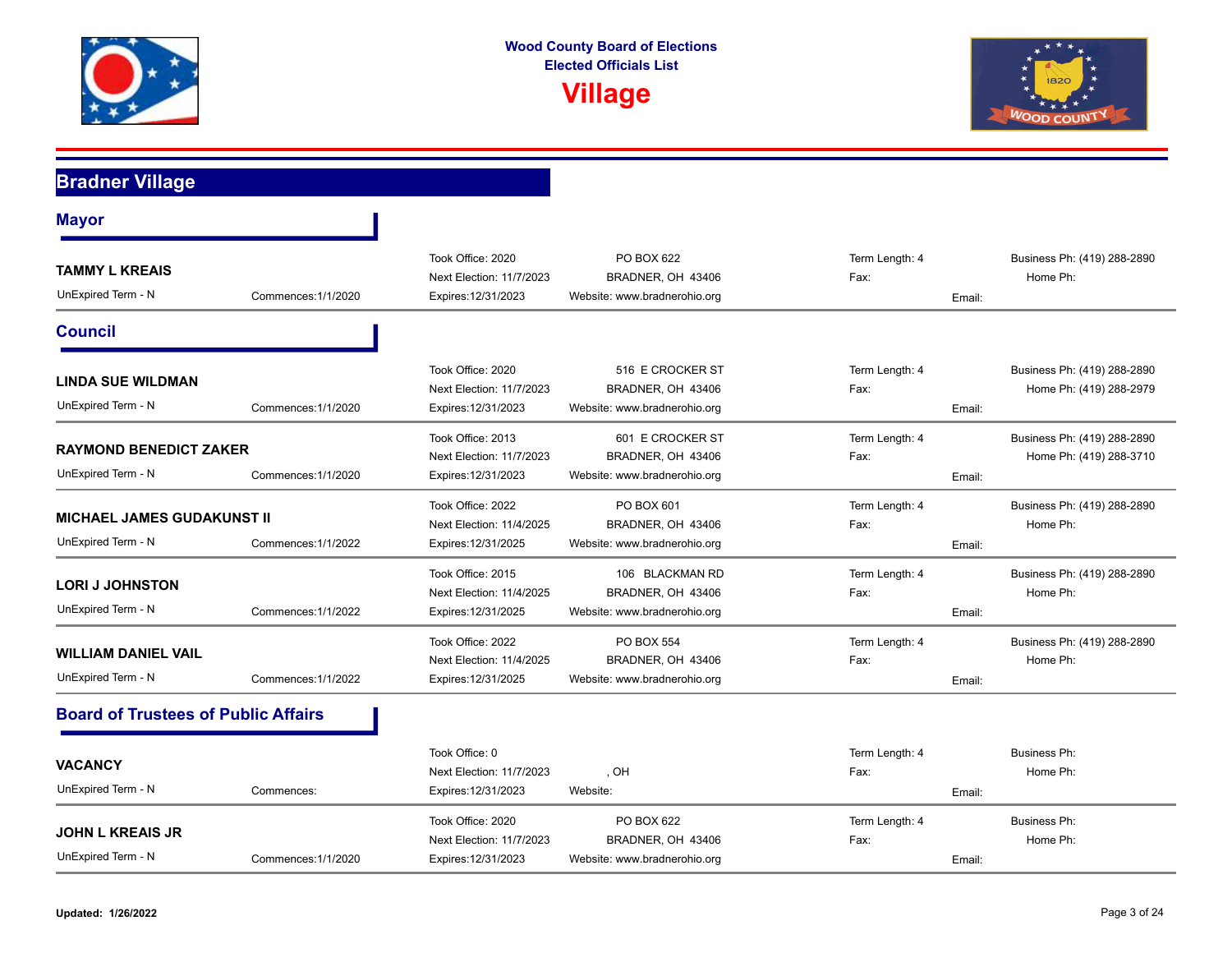

|                    |                     | Took Office: 0           |          | Term Length: 4 | Business Ph: |
|--------------------|---------------------|--------------------------|----------|----------------|--------------|
| <b>VACANT</b>      |                     | Next Election: 11/4/2025 | OH       | Fax:           | Home Ph:     |
| UnExpired Term - N | Commences: 1/1/2022 | Expires: 12/31/2025      | Website: | Email:         |              |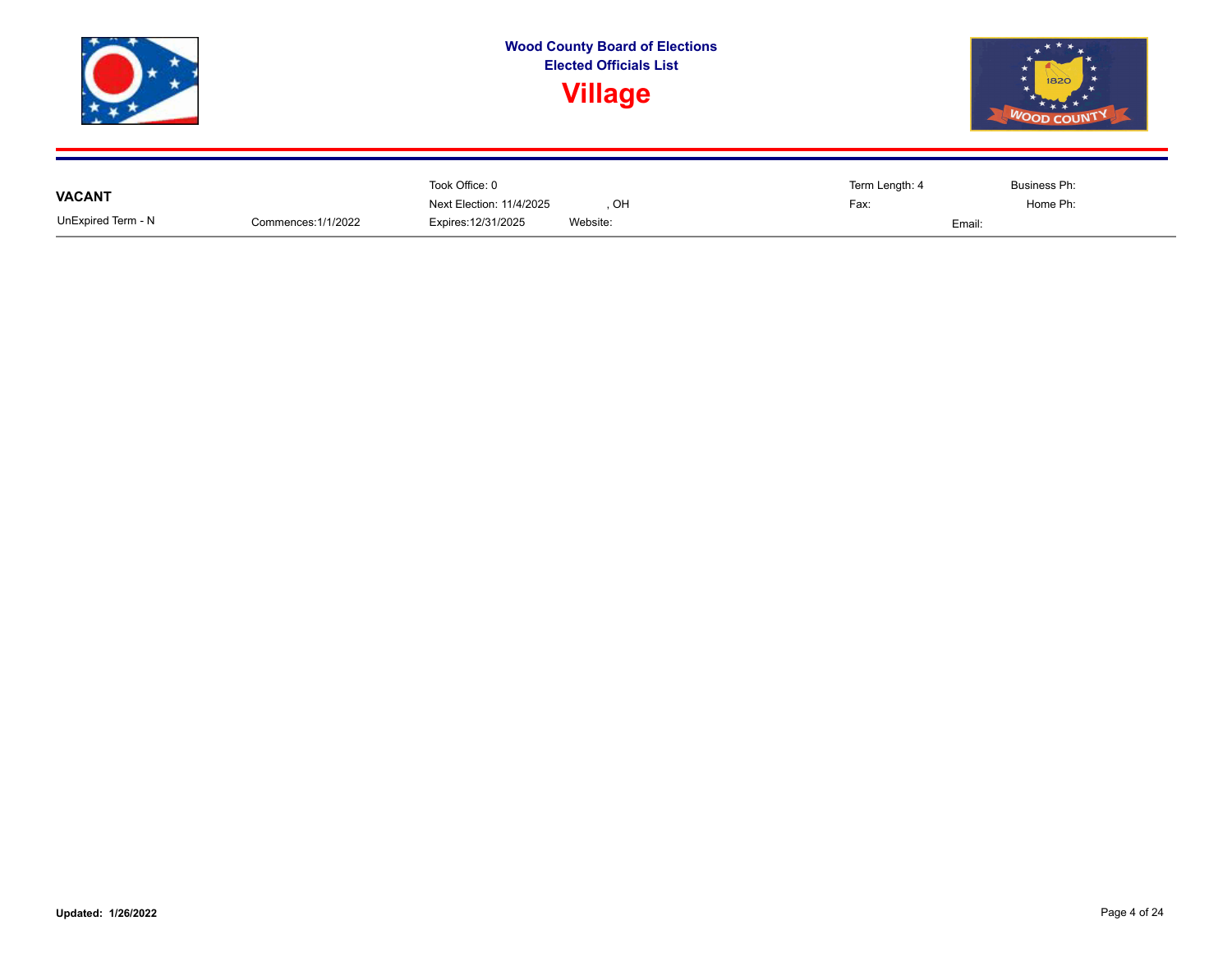



**Custar Village**

| <b>Mayor</b>                                      |                      |                                                                      |                                                     |                        |                                                                                    |
|---------------------------------------------------|----------------------|----------------------------------------------------------------------|-----------------------------------------------------|------------------------|------------------------------------------------------------------------------------|
| <b>ROBERT F CAVIN</b><br>UnExpired Term - N       | Commences: 1/1/2020  | Took Office: 2020<br>Next Election: 11/7/2023<br>Expires: 12/31/2023 | 22885 DEFIANCE PIKE<br>CUSTAR, OH 43511<br>Website: | Term Length: 4<br>Fax: | Business Ph:<br>Home Ph: (419) 614-4026<br>Email: rcavinvillageofcustar@gmail.com  |
| <b>Council</b>                                    |                      |                                                                      |                                                     |                        |                                                                                    |
| <b>DAWN M BERRY</b><br>UnExpired Term - N         | Commences: 5/13/2020 | Took Office: 2020<br>Next Election: 11/7/2023<br>Expires: 12/31/2023 | 22885 DEFIANCE PIKE<br>CUSTAR, OH 43511<br>Website: | Term Length: 4<br>Fax: | Business Ph:<br>Home Ph:<br>Email:                                                 |
| <b>RENEE BREMER HARTMAN</b><br>UnExpired Term - N | Commences: 1/8/2020  | Took Office: 2020<br>Next Election: 11/7/2023<br>Expires: 12/31/2023 | <b>PO BOX 27</b><br>CUSTAR, OH 43511<br>Website:    | Term Length: 4<br>Fax: | Business Ph:<br>Home Ph: (419) 669-3885<br>Email:                                  |
| <b>VACANT</b><br>UnExpired Term - N               | Commences: 1/1/2022  | Took Office: 0<br>Next Election: 11/4/2025<br>Expires: 12/31/2025    | . OH<br>Website:                                    | Term Length: 4<br>Fax: | Business Ph:<br>Home Ph:<br>Email:                                                 |
| <b>VACANT</b><br>UnExpired Term - N               | Commences: 1/1/2022  | Took Office: 0<br>Next Election: 11/4/2025<br>Expires: 12/31/2025    | , OH<br>Website:                                    | Term Length: 4<br>Fax: | Business Ph:<br>Home Ph:<br>Email:                                                 |
| <b>DEANDARY A BATES</b><br>UnExpired Term - N     | Commences: 1/1/2022  | Took Office: 2019<br>Next Election: 11/4/2025<br>Expires: 12/31/2025 | 23037 DEFIANCE PIKE<br>CUSTAR, OH 43511<br>Website: | Term Length: 4<br>Fax: | Business Ph:<br>Home Ph: (419) 250-1387<br>Email: villageofcustar@gmail.com        |
| <b>CHERYL A VANSCODER</b><br>UnExpired Term - N   | Commences: 1/1/2022  | Took Office: 2018<br>Next Election: 11/4/2025<br>Expires: 12/31/2025 | PO BOX 33<br>CUSTAR, OH 43511<br>Website:           | Term Length: 4<br>Fax: | <b>Business Ph:</b><br>Home Ph: (419) 575-9117<br>Email: villageofcustar@gmail.com |
| <b>Board of Trustees of Public Affairs</b>        |                      |                                                                      |                                                     |                        |                                                                                    |
| <b>DEBORAH A BECHSTEIN</b><br>UnExpired Term - N  | Commences: 1/1/2020  | Took Office: 2003<br>Next Election: 11/7/2023<br>Expires: 12/31/2023 | 22879 DEFIANCE PIKE<br>CUSTAR, OH 43511<br>Website: | Term Length: 4<br>Fax: | Business Ph:<br>Home Ph: (419) 669-2856<br>Email: littledebbie@wcnet.org           |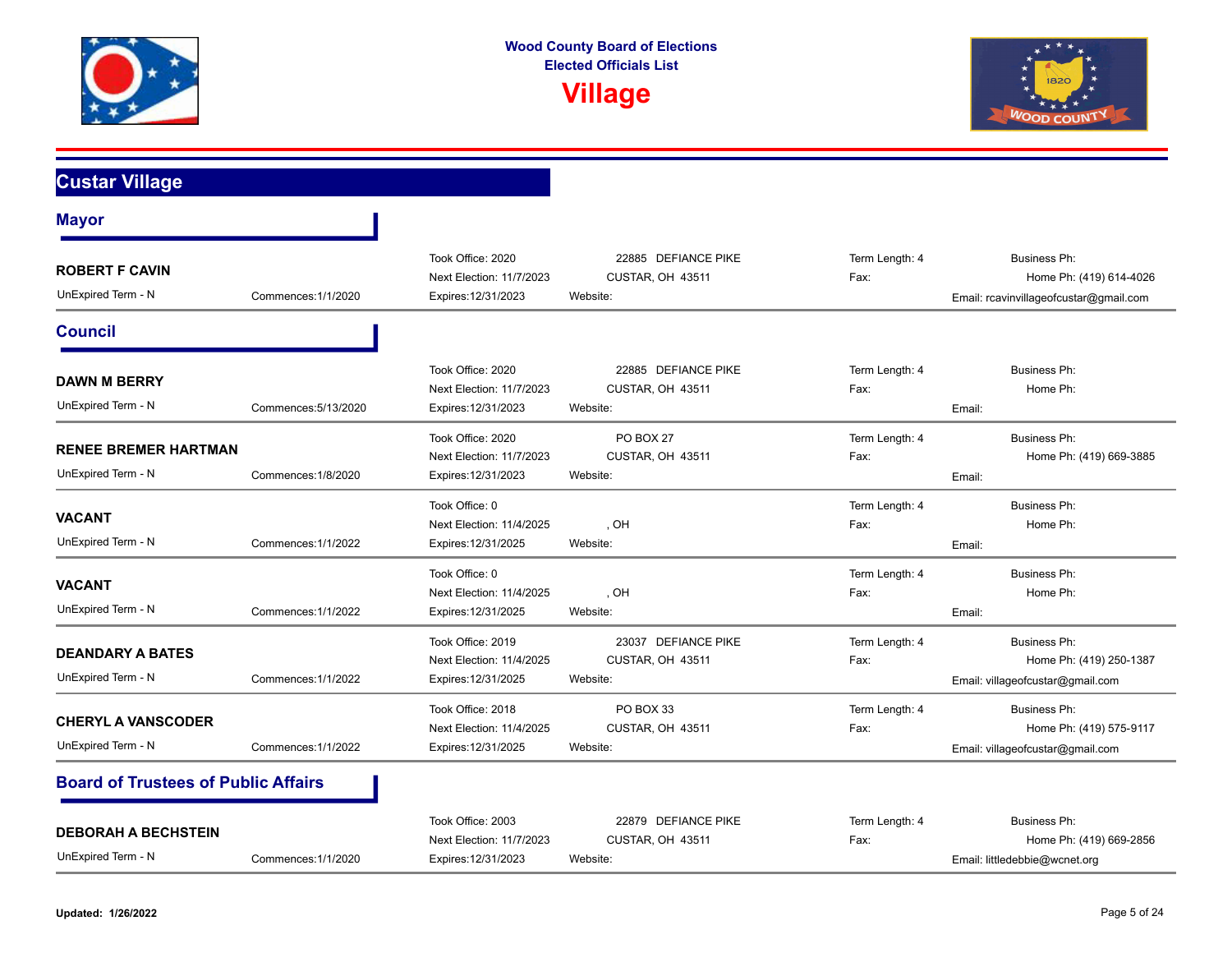|                        |                     |                          | <b>Wood County Board of Elections</b><br><b>Elected Officials List</b><br><b>Village</b> |                | 1820<br><b>WOOD COUNT</b> |  |  |
|------------------------|---------------------|--------------------------|------------------------------------------------------------------------------------------|----------------|---------------------------|--|--|
|                        |                     | Took Office: 2003        | 22886 DEFIANCE PIKE                                                                      | Term Length: 4 | Business Ph:              |  |  |
| <b>DAVID M WENSINK</b> |                     | Next Election: 11/7/2023 | CUSTAR, OH 43511                                                                         | Fax:           | Home Ph: (419) 419-9001   |  |  |
| UnExpired Term - N     | Commences: 1/1/2020 | Expires: 12/31/2023      | Website:                                                                                 | Email:         |                           |  |  |
|                        |                     | Took Office: 1990        | PO BOX 56                                                                                | Term Length: 4 | Business Ph:              |  |  |
| <b>JERALD K CLINK</b>  |                     | Next Election: 11/4/2025 | CUSTAR, OH 43511                                                                         | Fax:           | Home Ph: (419) 669-3537   |  |  |
| UnExpired Term - N     | Commences: 1/1/2022 | Expires: 12/31/2025      | Website:                                                                                 | Email:         |                           |  |  |

**Contract Contract Contract Contract**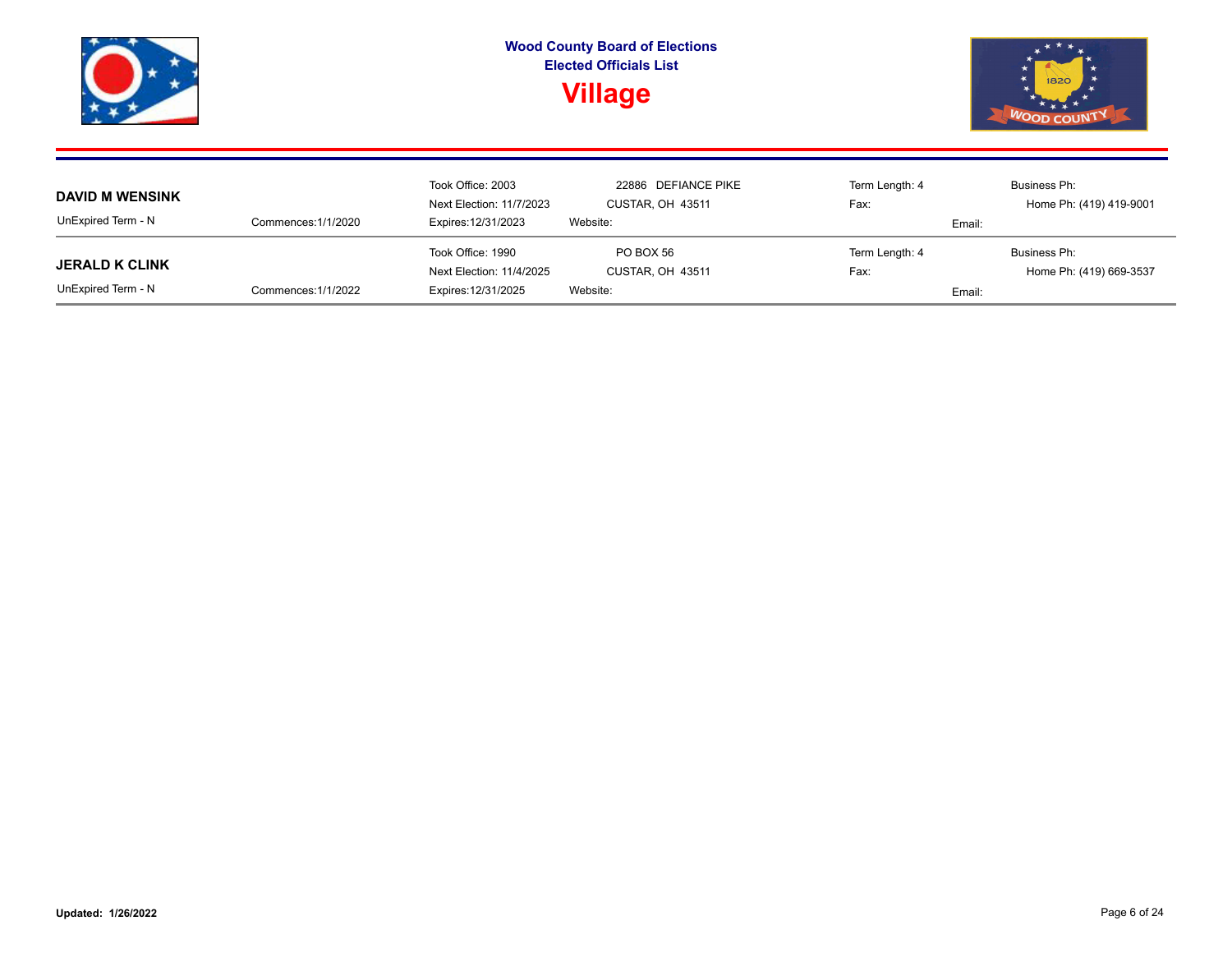



#### **Cygnet Village Mayor** UnExpired Term - N **BRIAN SCOTT GONYER**  Commences:1/1/2020 Next Election: 11/7/2023 CYGNET, OH 43413 Fax: Fax: Fax: Home Ph: Expires:12/31/2023 Website: Email: Took Office: 2016 **PO BOX 335** PO BOX 335 Term Length: 4 Business Ph: (419) 655-2715 **Clerk-Treasurer** UnExpired Term - N **KAREN E HANNAH**  Commences:1/1/2020 CYGNET, OH 43413 Expires:12/31/2023 Website: Email: Next Election: 11/7/2023 CYGNET, OH 43413 Fax: Fax: Home Ph: (419) 655-3171 Took Office: 2003 **PO BOX 82** PO BOX 82 Term Length: 4 Business Ph: (419) 655-2715 **Council** UnExpired Term - N **BRIAN J EDWARDS**  Commences:1/1/2020 CYGNET, OH 43413 Expires:12/31/2023 Website: Email: Next Election: 11/7/2023 CYGNET, OH 43413 Fax: Fax: Home Ph: Took Office: 2020 150 VENANGO ST Term Length: 4 Business Ph: UnExpired Term - N **TERRY DEAN HAMMAN**  Commences:1/1/2020 CYGNET, OH 43413 Expires:12/31/2023 Website: Email: Next Election: 11/7/2023 CYGNET, OH 43413 Fax: Fax: Home Ph: (419) 655-2715 Took Office: 2000 PO BOX 206 Term Length: 4 Business Ph: (419) 655-2008 UnExpired Term - N **VACANT**  Commences:1/1/2022 , OH Expires:12/31/2025 Website: Email: Next Election: 11/4/2025 (DH , OH , East Election: 11/4/2025 (Philosophe Philosophe Philosophe Philosophe Philosophe Philosophe Philosophe Philosophe Philosophe Philosophe Philosophe Philosophe Philosophe Philosophe Philos Took Office: 0 **Term Length: 4** Business Ph: UnExpired Term - N **VACANT**  Commences:1/1/2022 , OH Expires:12/31/2025 Website: Email: Next Election: 11/4/2025 (OH ) OH (DETERM) Fax: The Home Ph: Took Office: 0 **Term Length: 4** Business Ph: UnExpired Term - N **VACANT**  Commences:1/1/2022 , OH Expires:12/31/2025 Website: Email: Next Election: 11/4/2025 CH COH CONSERVERSIAN CHARGE ELECTION: Home Ph: Took Office: 0 **Term Length: 4** Business Ph: UnExpired Term - N **VACANT**  Commences:1/1/2022 , OH Next Election: 11/4/2025 CH COMPRESS COMPUTED CONTROL COMPRESS COMPRESS COMPRESS COMPRESS COMPRESS COMPRESS COMPRESS COMPRESS COMPRESS COMPRESS COMPRESS COMPRESS COMPRESS COMPRESS COMPRESS COMPRESS COMPRESS COMPRESS COMPRE Took Office: 0 Term Length: 4 Business Ph:

Expires:12/31/2025 Website: Email: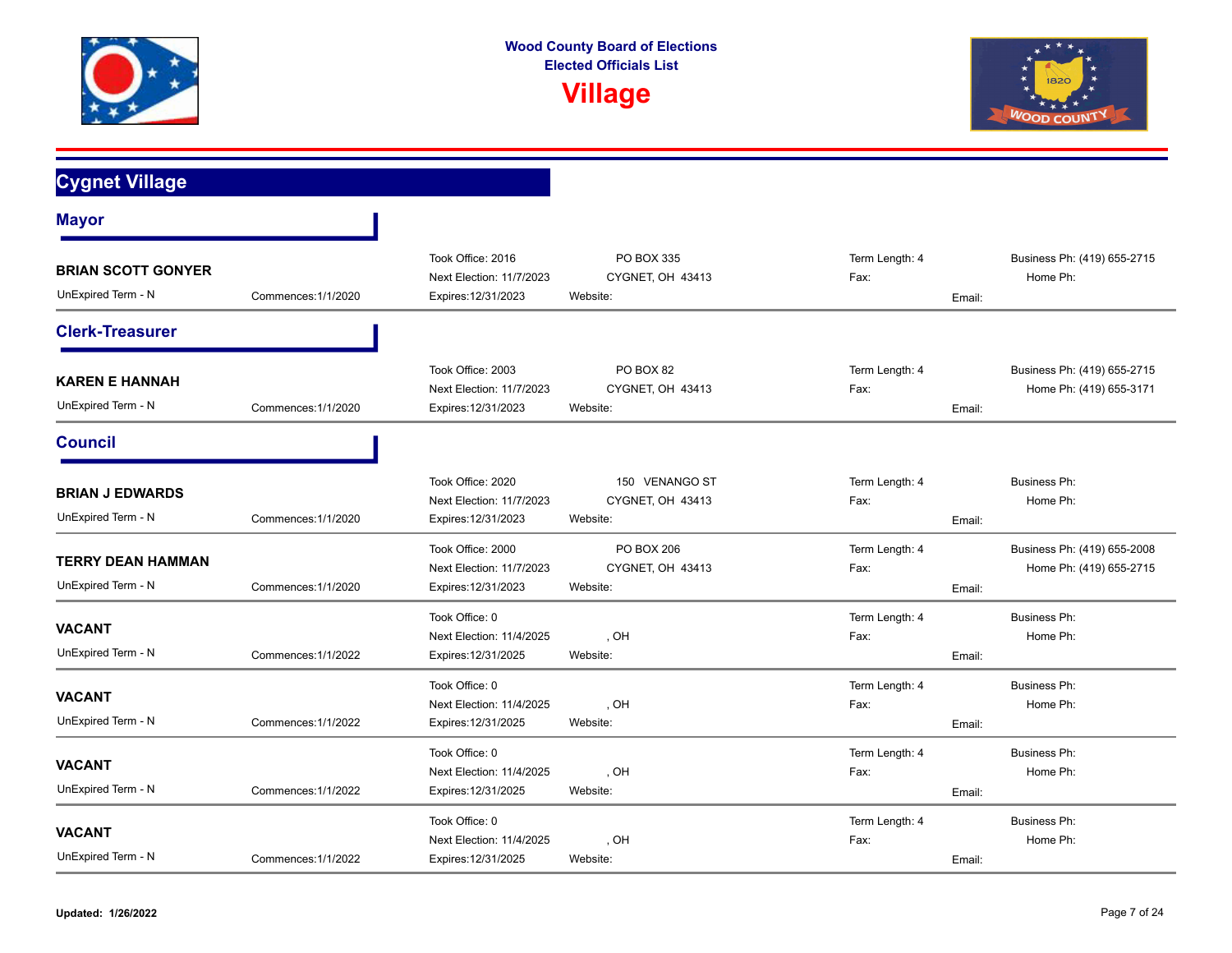



### **Grand Rapids Village Mayor** UnExpired Term - N **JOHN BERRY**  Commences:1/1/2020 Next Election: 11/7/2023 GRAND RAPIDS, OH 43522 Fax: Fax: Fax: Home Ph: Expires:12/31/2023 Website: www.grandrapidsohio.com Email: grandrapidsohio@verizon.net Took Office: 2014 23891 23891 28891 2RD ST 2008 2009 2014 2014 2014 2015 2016 2016 2016 2016 **Council** UnExpired Term - N **RACHEL MARIE SMITH**  Commences:1/1/2020 Next Election: 11/7/2023 GRAND RAPIDS, OH 43522 Fax: home Ph: Home Ph: Expires:12/31/2023 Website: www.grandrapidsohio.com Email: grandrapidsohio@verizon.net Took Office: 2016 17755 MILL ST Term Length: 4 Business Ph: UnExpired Term - N **RICK L TOLLES**  Commences:1/1/2020 Next Election: 11/7/2023 GRAND RAPIDS, OH 43522 Fax: Fax: Fax: Home Ph: Expires:12/31/2023 Website: www.grandrapidsohio.com Email: grandrapidsohio@verizon.net Took Office: 2020 **PO BOX 82** PO BOX 82 Term Length: 4 Business Ph: UnExpired Term - N **VACANT**  Commences:1/1/2022 , OH Expires:12/31/2025 Website: Email: Next Election: 11/4/2025 CH COMPUTE: CONFIDENTIAL CHARGE ELECTION: CONFIDENTIAL CHARGE ENCORE PHI: Took Office: 0 **Term Length: 4** Business Ph: UnExpired Term - N **JODY K DONSBACH**  Commences:1/1/2022 GRAND RAPIDS, OH 43522 Next Election: 11/4/2025 Fax: Home Ph: (419) 832-5116 Expires:12/31/2025 Website: www.grandrapidsohio.com Email: grandrapidsohio@verizon.net Took Office: 2018 23721 E 2ND ST Term Length: 4 Business Ph: (419) 832-7765 UnExpired Term - N **MARTHA LOU FRANTZ**  Commences:1/1/2022 Next Election: 11/4/2025 GRAND RAPIDS, OH 43522 Fax: Fax: Fax: Home Ph: Expires:12/31/2025 Website: www.grandrapidsohio.com Email: grandrapidsohio@verizon.net Took Office: 2022 23765 E 2ND ST Term Length: 4 Business Ph: (419) 832-7765 UnExpired Term - N **LYNN C SYLVAIN**  Commences:1/1/2022 GRAND RAPIDS, OH 43522 Next Election: 11/4/2025 Fax: Home Ph: (419) 350-9284 Expires:12/31/2025 Website: www.grandrapidsohio.com Email: grandrapidsohio@verizon.net Took Office: 2022 24399 FRONT ST Term Length: 4 Business Ph: (419) 832-7765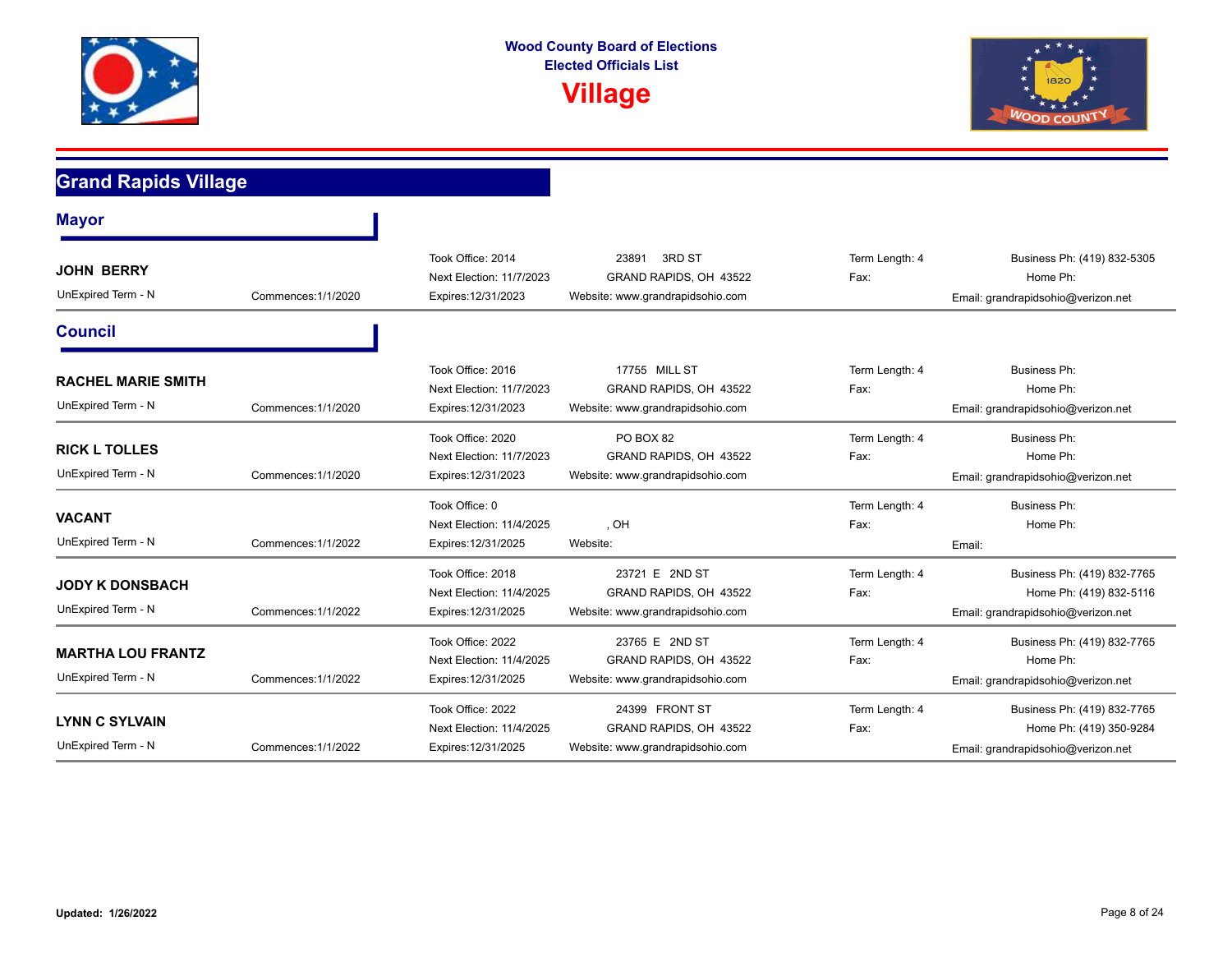



## **Haskins Village**

| <b>Mayor</b>                                                                |                      |                                                                      |                                                                          |                                  |                                                        |
|-----------------------------------------------------------------------------|----------------------|----------------------------------------------------------------------|--------------------------------------------------------------------------|----------------------------------|--------------------------------------------------------|
| <b>BRADLEY A HEFT</b><br>UnExpired Term - N                                 | Commences: 1/1/2020  | Took Office: 2016<br>Next Election: 11/7/2023<br>Expires: 12/31/2023 | PO BOX 156<br>HASKINS, OH 43525<br>Website: www.haskinsvillage.org       | Term Length: 4<br>Fax:<br>Email: | Business Ph: (419) 823-1911<br>Home Ph:                |
| <b>Clerk-Treasurer</b>                                                      |                      |                                                                      |                                                                          |                                  |                                                        |
| <b>LISA D HEFT</b><br>UnExpired Term - N                                    | Commences: 1/1/2020  | Took Office: 2003<br>Next Election: 11/7/2023<br>Expires: 12/31/2023 | PO BOX 156<br>HASKINS, OH 43525<br>Website: www.haskinsvillage.org       | Term Length: 4<br>Fax:<br>Email: | Business Ph: (419) 823-1911<br>Home Ph: (419) 832-1007 |
| <b>Council</b>                                                              |                      |                                                                      |                                                                          |                                  |                                                        |
| <b>NANCY S PERRY</b><br>UnExpired Term - N                                  | Commences: 2/18/2020 | Took Office: 2012<br>Next Election: 11/7/2023<br>Expires: 12/31/2023 | <b>PO BOX 56</b><br>HASKINS, OH<br>Website: www.haskinsvillage.org       | Term Length: 4<br>Fax:<br>Email: | Business Ph:<br>Home Ph:                               |
| <b>MARY B WRIGHT</b><br>UnExpired Term - N                                  | Commences: 6/7/2021  | Took Office: 2021<br>Next Election: 11/7/2023<br>Expires: 12/31/2023 | 515 YORKSHIRE DR<br>HASKINS, OH 43525<br>Website: www.haskinsvillage.org | Term Length: 4<br>Fax:<br>Email: | Business Ph: (419) 823-1911<br>Home Ph:                |
| <b>ERIC STEPHEN PREHN</b><br>UnExpired Term - N                             | Commences: 1/1/2022  | Took Office: 2018<br>Next Election: 11/4/2025<br>Expires: 12/31/2025 | 209 BROWNE DR<br>HASKINS, OH 43525<br>Website: www.haskinsvillage.org    | Term Length: 4<br>Fax:<br>Email: | Business Ph: (419) 823-3477<br>Home Ph:                |
| <b>NICHOLAS ADAM THOMPSON</b><br>UnExpired Term - N                         | Commences: 1/1/2022  | Took Office: 2021<br>Next Election: 11/4/2025<br>Expires: 12/31/2025 | 118 ENRIGHT DR<br>HASKINS, OH 43525<br>Website: www.haskinsvillage.org   | Term Length: 4<br>Fax:<br>Email: | Business Ph: (419) 823-1911<br>Home Ph: (567) 868-6758 |
| <b>VACANT</b><br>UnExpired Term - N                                         | Commences: 1/1/2022  | Took Office: 2014<br>Next Election: 11/4/2025<br>Expires: 12/31/2025 | , OH<br>Website:                                                         | Term Length: 4<br>Fax:<br>Email: | <b>Business Ph:</b><br>Home Ph:                        |
| <b>JASON MATTHEW VOGELSONG</b><br>UnExpired Term - N<br>Commences: 1/1/2022 |                      | Took Office: 2018<br>Next Election: 11/4/2025<br>Expires: 12/31/2025 | 518 YORKSHIRE DR<br>HASKINS, OH 43525<br>Website: www.haskinsvillage.org | Term Length: 4<br>Fax:<br>Email: | Business Ph: (419) 823-1911<br>Home Ph: (419) 509-7292 |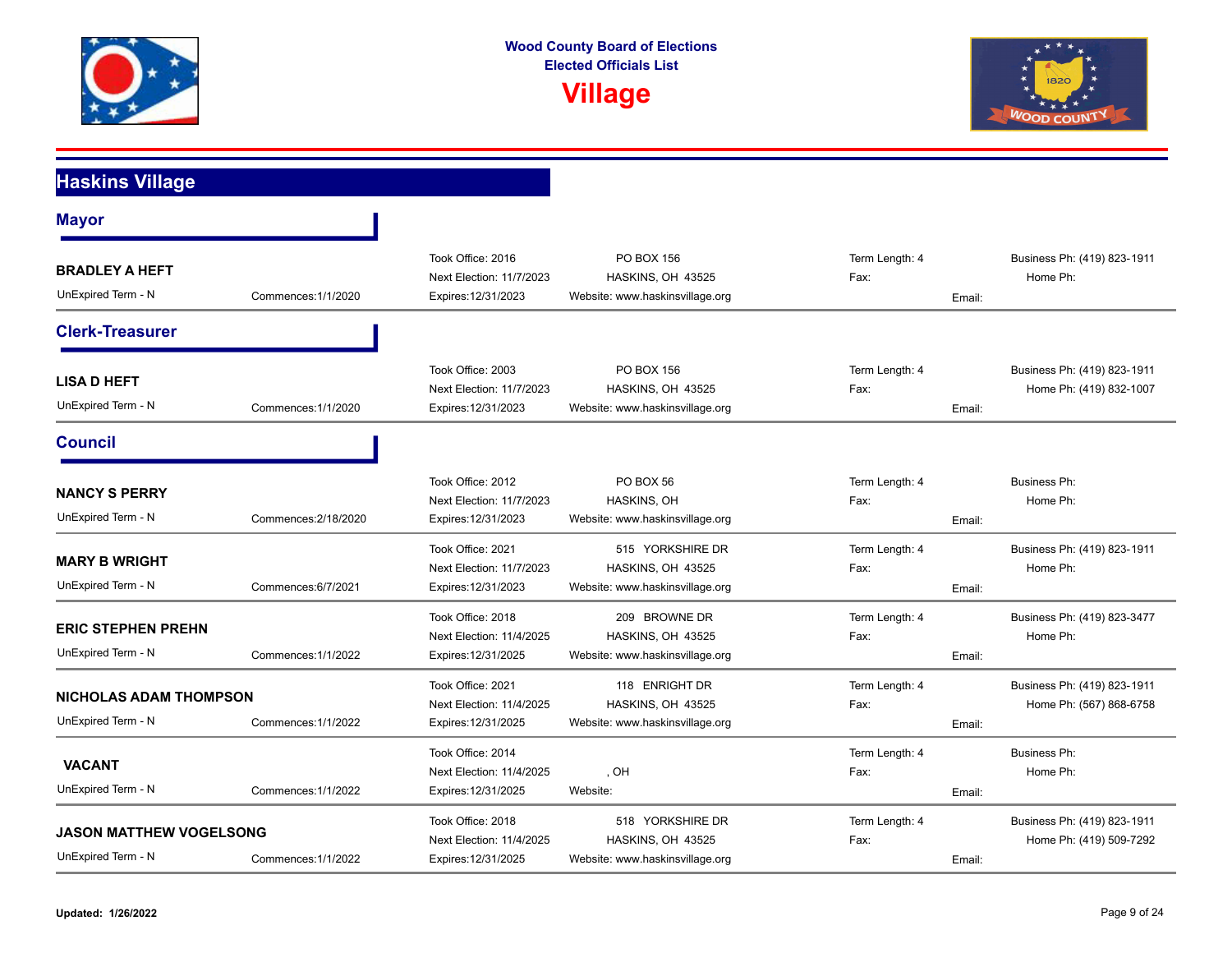

**Wood County Board of Elections Elected Officials List**

**Village**



## **Hoytville Village**

| <b>Mayor</b>                                    |                       |                                                                      |                                               |                                  |                                         |
|-------------------------------------------------|-----------------------|----------------------------------------------------------------------|-----------------------------------------------|----------------------------------|-----------------------------------------|
| <b>JUSTIN L GALLAGHER</b><br>UnExpired Term - N | Commences: 1/1/2022   | Took Office: 2016<br>Next Election: 11/4/2025<br>Expires: 12/31/2025 | PO BOX 31<br>HOYTVILLE, OH 43529<br>Website:  | Term Length: 4<br>Fax:<br>Email: | Business Ph: (419) 278-6630<br>Home Ph: |
| <b>Clerk-Treasurer</b>                          |                       |                                                                      |                                               |                                  |                                         |
| <b>PEG L PHILLIPS</b><br>UnExpired Term - N     | Commences: 12/30/2019 | Took Office: 2010<br>Next Election: 11/7/2023<br>Expires: 3/31/2024  | PO BOX 155<br>HOYTVILLE, OH 43529<br>Website: | Term Length: 4<br>Fax:<br>Email: | Business Ph:<br>Home Ph: (419) 278-7145 |
| <b>Council</b>                                  |                       |                                                                      |                                               |                                  |                                         |
| <b>VACANT</b><br>UnExpired Term - N             | Commences:            | Took Office: 0<br>Next Election: 11/7/2023<br>Expires: 12/31/2023    | , OH<br>Website:                              | Term Length: 4<br>Fax:<br>Email: | <b>Business Ph:</b><br>Home Ph:         |
| <b>VACANT</b><br>UnExpired Term - N             | Commences:            | Took Office: 0<br>Next Election: 11/7/2023<br>Expires: 12/31/2023    | , OH<br>Website:                              | Term Length: 4<br>Fax:<br>Email: | Business Ph: (419) 278-6630<br>Home Ph: |
| VACANT<br>UnExpired Term - N                    | Commences: 1/1/2022   | Took Office: 0<br>Next Election: 11/4/2025<br>Expires: 12/31/2025    | , OH<br>Website:                              | Term Length: 4<br>Fax:<br>Email: | <b>Business Ph:</b><br>Home Ph:         |
| <b>VACANT</b><br>UnExpired Term - N             | Commences: 1/1/2022   | Took Office: 0<br>Next Election: 11/4/2025<br>Expires: 12/31/2025    | , OH<br>Website:                              | Term Length: 4<br>Fax:<br>Email: | Business Ph:<br>Home Ph:                |
| <b>VACANT</b><br>UnExpired Term - N             | Commences: 1/1/2022   | Took Office: 0<br>Next Election: 11/4/2025<br>Expires: 12/31/2025    | , OH<br>Website:                              | Term Length: 4<br>Fax:<br>Email: | Business Ph:<br>Home Ph:                |
| <b>VACANT</b><br>UnExpired Term - N             | Commences: 1/1/2022   | Took Office: 0<br>Next Election: 11/4/2025<br>Expires: 12/31/2025    | , OH<br>Website:                              | Term Length: 4<br>Fax:<br>Email: | Business Ph:<br>Home Ph:                |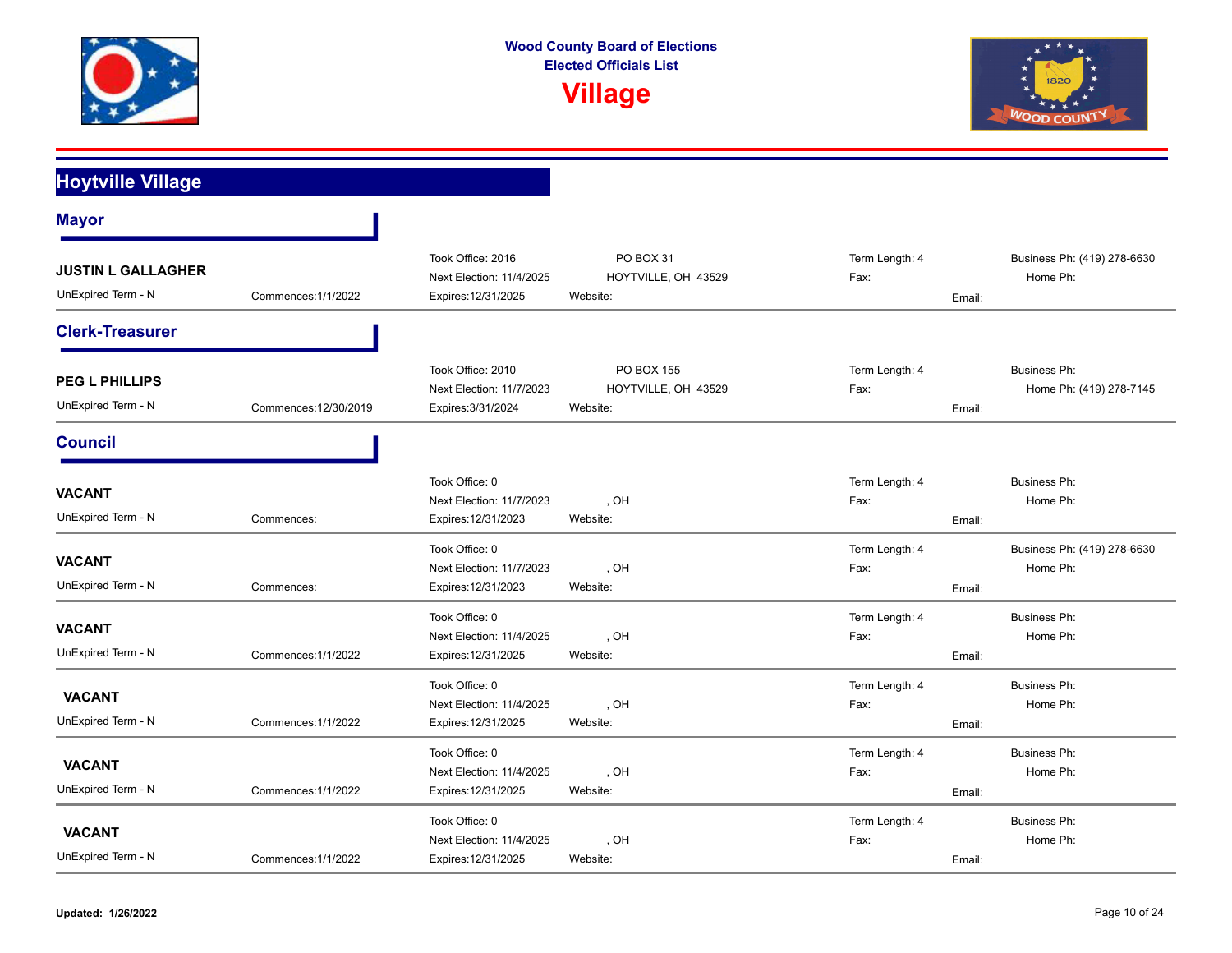



**Jerry City Village**

| <b>Mayor</b>                                       |                      |                                                                      |                                                      |                                  |                                                        |
|----------------------------------------------------|----------------------|----------------------------------------------------------------------|------------------------------------------------------|----------------------------------|--------------------------------------------------------|
| <b>JOHN WALTER BROWN</b><br>UnExpired Term - N     | Commences: 1/1/2022  | Took Office: 2020<br>Next Election: 11/7/2023<br>Expires: 12/31/2023 | PO BOX 187<br>JERRY CITY, OH 43437<br>Website:       | Term Length: 4<br>Fax:<br>Email: | Business Ph: (419) 655-3811<br>Home Ph: (419) 655-2293 |
| <b>Council</b>                                     |                      |                                                                      |                                                      |                                  |                                                        |
| <b>DONALD EUGENE HENSLEY</b><br>UnExpired Term - N | Commences: 12/8/2020 | Took Office: 2020<br>Next Election: 11/7/2023<br>Expires: 12/31/2023 | PO BOX 27<br>JERRY CITY, OH 43437<br>Website:        | Term Length: 4<br>Fax:<br>Email: | Business Ph: (419) 655-3811<br>Home Ph:                |
| <b>LEWIS W MCGUIRE</b><br>UnExpired Term - N       | Commences: 6/9/2020  | Took Office: 2020<br>Next Election: 11/7/2023<br>Expires: 12/31/2023 | <b>PO BOX 81</b><br>JERRY CITY, OH 43437<br>Website: | Term Length: 4<br>Fax:<br>Email: | Business Ph: (419) 655-3811<br>Home Ph: (419) 655-2735 |
| <b>VACANT</b><br>UnExpired Term - N                | Commences: 1/1/2022  | Took Office: 0<br>Next Election: 11/4/2025<br>Expires: 12/31/2025    | , OH<br>Website:                                     | Term Length: 4<br>Fax:<br>Email: | <b>Business Ph:</b><br>Home Ph:                        |
| <b>VACANT</b><br>UnExpired Term - N                | Commences: 1/1/2022  | Took Office: 0<br>Next Election: 11/4/2025<br>Expires: 12/31/2025    | , OH<br>Website:                                     | Term Length: 4<br>Fax:<br>Email: | <b>Business Ph:</b><br>Home Ph:                        |
| <b>VACANT</b><br>UnExpired Term - N                | Commences: 1/1/2022  | Took Office: 0<br>Next Election: 11/4/2025<br>Expires: 12/31/2025    | , OH<br>Website:                                     | Term Length: 4<br>Fax:<br>Email: | <b>Business Ph:</b><br>Home Ph:                        |
| <b>LARRY DEAN CRAWFORD</b><br>UnExpired Term - N   | Commences: 1/1/2022  | Took Office: 2014<br>Next Election: 11/4/2025<br>Expires: 12/31/2025 | PO BOX 112<br>JERRY CITY, OH 43437<br>Website:       | Term Length: 4<br>Fax:<br>Email: | Business Ph: (419) 655-3811<br>Home Ph:                |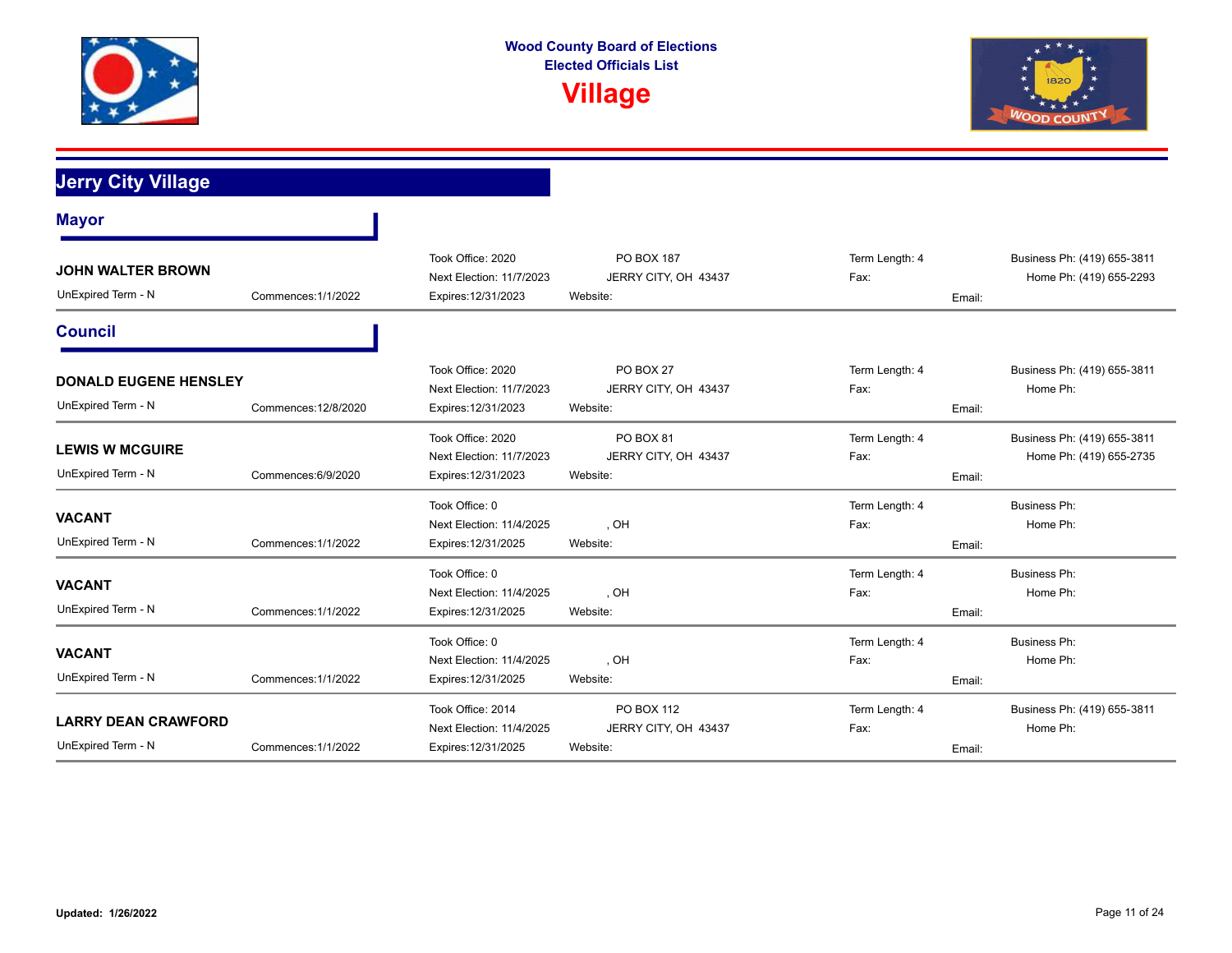



**Luckey Village**

| <b>Mayor</b>                                                              |                     |                                                                      |                                                                               |                                  |                                                        |
|---------------------------------------------------------------------------|---------------------|----------------------------------------------------------------------|-------------------------------------------------------------------------------|----------------------------------|--------------------------------------------------------|
| <b>CORY D PANNING</b><br>UnExpired Term - N                               | Commences: 1/1/2020 | Took Office: 2017<br>Next Election: 11/7/2023<br>Expires: 12/31/2023 | <b>EDDY ST</b><br>221<br>LUCKEY, OH 43443<br>Website: www.villageofluckey.com | Term Length: 4<br>Fax:<br>Email: | <b>Business Ph:</b><br>Home Ph: (419) 704-6345         |
| <b>Council</b>                                                            |                     |                                                                      |                                                                               |                                  |                                                        |
| <b>RICHARD LEE HEILMAN</b><br>UnExpired Term - N                          | Commences: 1/1/2020 | Took Office: 2003<br>Next Election: 11/7/2023<br>Expires: 12/31/2023 | PO BOX 365<br>LUCKEY, OH 43443<br>Website: www.villageofluckey.com            | Term Length: 4<br>Fax:<br>Email: | Business Ph: (419) 340-7212<br>Home Ph: (419) 833-8721 |
| <b>LISA M SKRIBA</b><br>UnExpired Term - N                                | Commences: 1/1/2020 | Took Office: 2018<br>Next Election: 11/7/2023<br>Expires: 12/31/2023 | PO BOX 343<br>LUCKEY, OH 43443<br>Website: www.villageofluckey.com            | Term Length: 4<br>Fax:<br>Email: | <b>Business Ph:</b><br>Home Ph:                        |
| <b>DONALD E BRICKNER</b><br>UnExpired Term - N                            | Commences: 1/1/2022 | Took Office: 1998<br>Next Election: 11/4/2025<br>Expires: 12/31/2025 | <b>PO BOX 158</b><br>LUCKEY, OH 43443<br>Website: www.villageofluckey.com     | Term Length: 4<br>Fax:<br>Email: | <b>Business Ph:</b><br>Home Ph: (419) 833-8721         |
| <b>PATRICIO COVARRUBIAS JR</b><br>UnExpired Term - N                      | Commences: 1/1/2022 | Took Office: 2017<br>Next Election: 11/4/2025<br>Expires: 12/31/2025 | PO BOX 61<br>LUCKEY, OH 43443<br>Website: www.villageofluckey.com             | Term Length: 4<br>Fax:<br>Email: | Business Ph:<br>Home Ph: (419) 308-5529                |
| <b>CHARLES M FRANKLIN</b><br>UnExpired Term - N                           | Commences: 1/1/2022 | Took Office: 2010<br>Next Election: 11/4/2025<br>Expires: 12/31/2025 | PO BOX 419<br>LUCKEY, OH 43443<br>Website: www.villageofluckey.com            | Term Length: 4<br>Fax:<br>Email: | <b>Business Ph:</b><br>Home Ph: (419) 833-8721         |
| <b>SHAWN MICHAEL MCNULTY</b><br>UnExpired Term - N<br>Commences: 1/1/2022 |                     | Took Office: 2014<br>Next Election: 11/4/2025<br>Expires: 12/31/2025 | 338 MILLER AVE<br>LUCKEY, OH 43443<br>Website: www.villageofluckey.com        | Term Length: 4<br>Fax:<br>Email: | Business Ph: (419) 833-1797<br>Home Ph: (419) 833-8721 |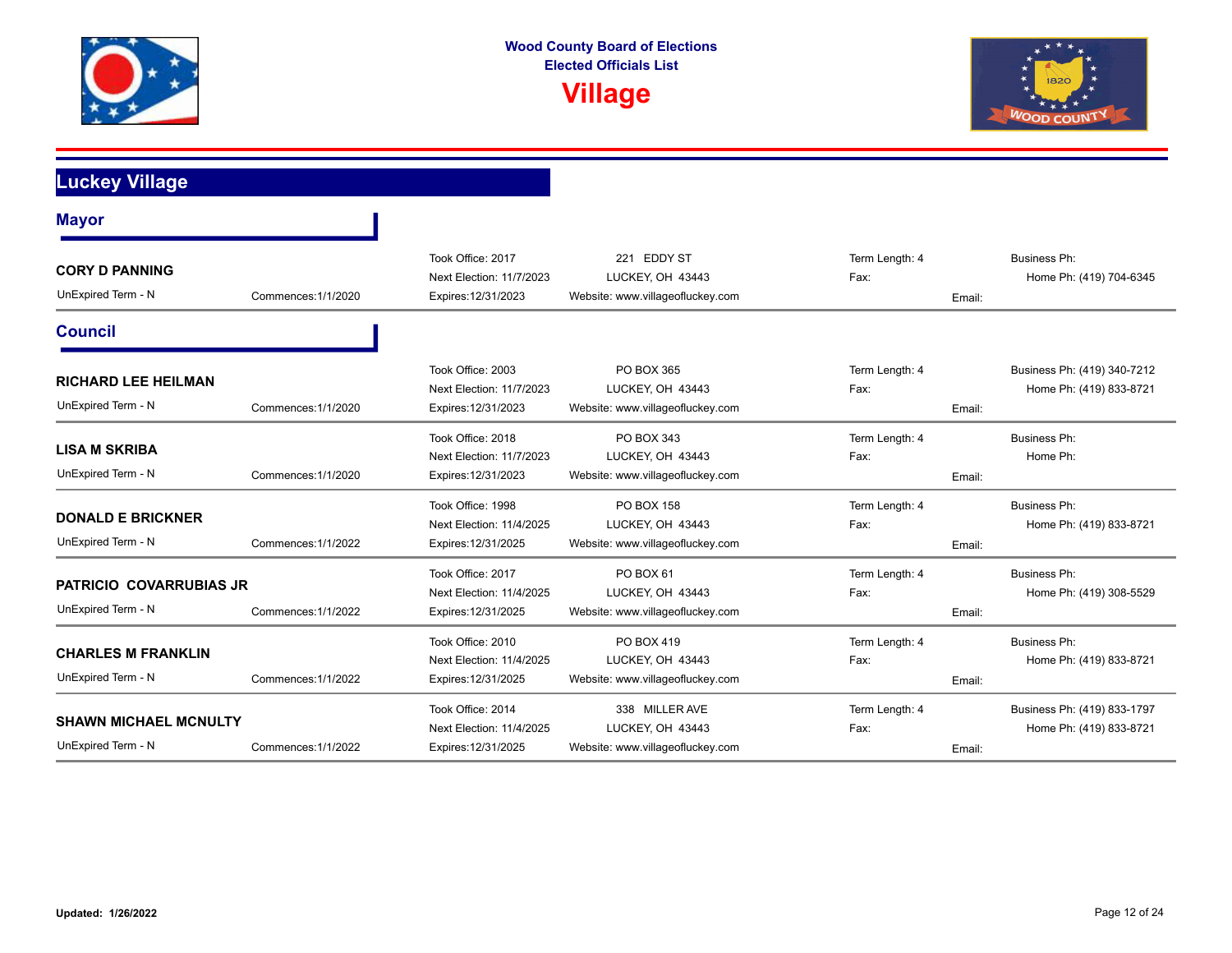



**Millbury Village**

| <b>Mayor</b>                                                              |                     |                                                                      |                                                                                |                                  |                                                        |
|---------------------------------------------------------------------------|---------------------|----------------------------------------------------------------------|--------------------------------------------------------------------------------|----------------------------------|--------------------------------------------------------|
| <b>MICHAEL DAVID TIMMONS</b><br>UnExpired Term - N                        | Commences: 1/1/2020 | Took Office: 1980<br>Next Election: 11/7/2023<br>Expires: 12/31/2023 | 28462 ABBEY RD<br>MILLBURY, OH 43447<br>Website: www.villageofmillbury.org     | Term Length: 2<br>Fax:<br>Email: | Business Ph: (419) 836-9671<br>Home Ph:                |
| <b>Clerk-Treasurer</b>                                                    |                     |                                                                      |                                                                                |                                  |                                                        |
| <b>GRETCHEN A DENSIC</b><br>UnExpired Term - N                            | Commences: 1/1/2020 | Took Office: 2007<br>Next Election: 11/7/2023<br>Expires: 12/31/2023 | 28642 MAIN ST<br>MILLBURY, OH 43447<br>Website: www.villageofmillbury.org      | Term Length: 4<br>Fax:<br>Email: | Business Ph:<br>Home Ph:                               |
| <b>Council</b>                                                            |                     |                                                                      |                                                                                |                                  |                                                        |
| <b>SHARON A SCHWAMBERGER</b><br>UnExpired Term - N<br>Commences: 1/1/2020 |                     | Took Office: 2017<br>Next Election: 11/7/2023<br>Expires: 12/31/2023 | 28526 MAIN ST<br>MILLBURY, OH 43447<br>Website: www.villageofmillbury.org      | Term Length: 4<br>Fax:<br>Email: | Business Ph:<br>Home Ph:                               |
| <b>DENNIS M TRAVER</b><br>UnExpired Term - N                              | Commences: 1/1/2020 | Took Office: 2003<br>Next Election: 11/7/2023<br>Expires: 12/31/2023 | 1195 MICHELLE DR<br>MILLBURY, OH 43447<br>Website: www.villageofmillbury.org   | Term Length: 4<br>Fax:<br>Email: | Business Ph: (419) 836-7928<br>Home Ph: (419) 836-9671 |
| <b>TIMOTHY A CLAPSADDLE</b><br>UnExpired Term - N                         | Commences: 1/1/2022 | Took Office: 2014<br>Next Election: 11/4/2025<br>Expires: 12/31/2025 | 1379 S RAILROAD ST<br>MILLBURY, OH 43447<br>Website: www.villageofmillbury.org | Term Length: 4<br>Fax:<br>Email: | Business Ph:<br>Home Ph: (419) 836-4047                |
| <b>JOCELYN K HARPEL</b><br>UnExpired Term - N                             | Commences: 1/1/2022 | Took Office: 2017<br>Next Election: 11/4/2025<br>Expires: 12/31/2025 | 28605 HILLE DR<br>MILLBURY, OH 43447<br>Website: www.villageofmillbury.org     | Term Length: 4<br>Fax:<br>Email: | Business Ph:<br>Home Ph: (419) 836-7533                |
| <b>KEVIN N SANDERS</b><br>UnExpired Term - N                              | Commences: 1/1/2022 | Took Office: 2022<br>Next Election: 11/4/2025<br>Expires: 12/31/2025 | 28441 EARL DR<br>MILLBURY, OH 43447<br>Website: www.villageofmillbury.org      | Term Length: 4<br>Fax:<br>Email: | Business Ph:<br>Home Ph: (419) 836-4207                |
| <b>KURT LEWIS SCHWAMBERGER</b><br>UnExpired Term - N                      | Commences: 1/1/2022 | Took Office: 2022<br>Next Election: 11/4/2025<br>Expires: 12/31/2025 | 28462 EARL DR<br>MILLBURY, OH 43447<br>Website: www.villageofmillbury.org      | Term Length: 4<br>Fax:<br>Email: | <b>Business Ph:</b><br>Home Ph:                        |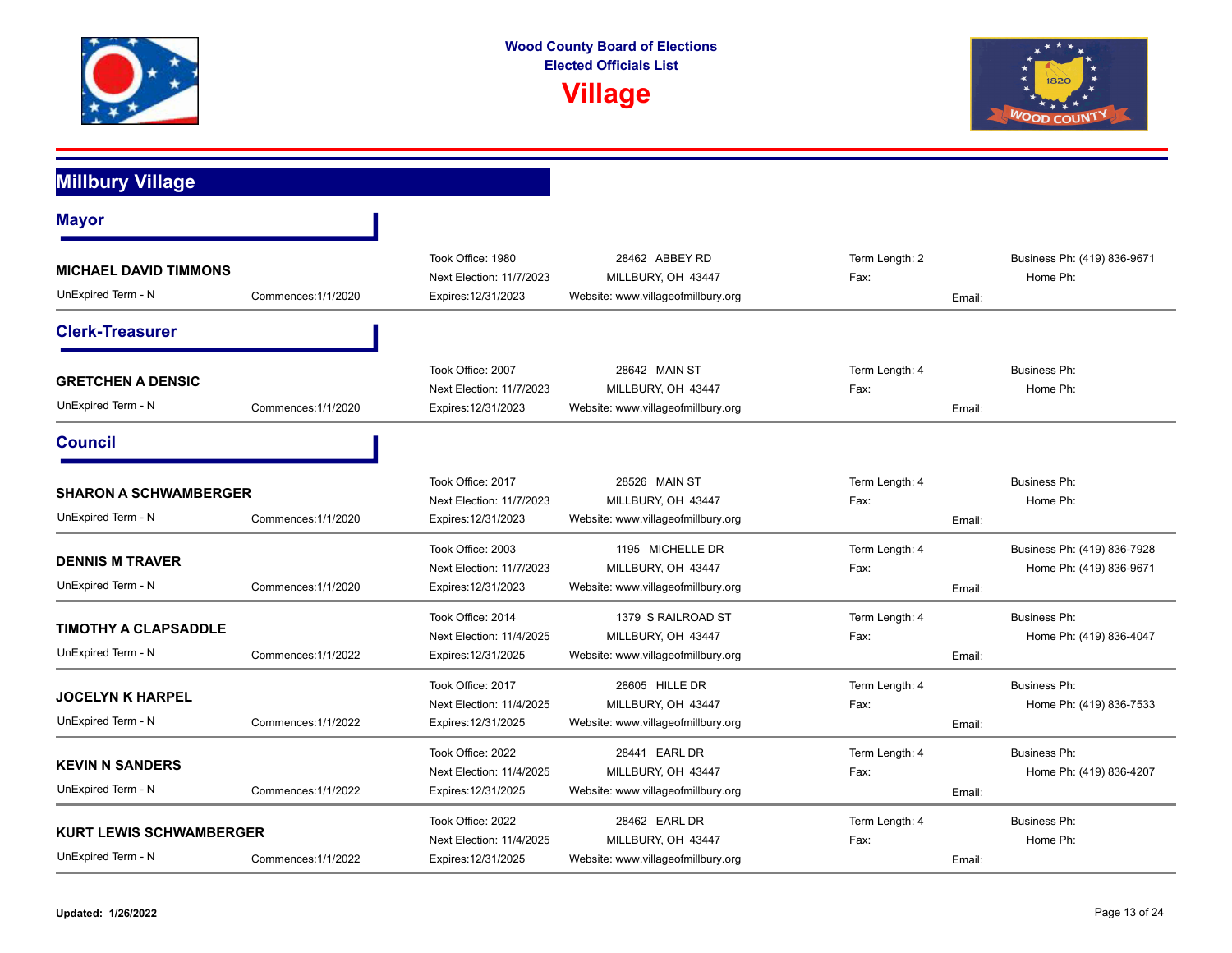



| <b>Milton Center Village</b>        |                     |                                                                   |                  |                        |                                           |  |
|-------------------------------------|---------------------|-------------------------------------------------------------------|------------------|------------------------|-------------------------------------------|--|
| <b>Mayor</b>                        |                     |                                                                   |                  |                        |                                           |  |
| <b>VACANT</b><br>UnExpired Term - N | Commences: 1/1/2022 | Took Office: 0<br>Next Election: 11/7/2023<br>Expires: 12/31/2023 | , OH<br>Website: | Term Length: 4<br>Fax: | <b>Business Ph:</b><br>Home Ph:<br>Email: |  |
| <b>Council</b>                      |                     |                                                                   |                  |                        |                                           |  |
| <b>VACANT</b><br>UnExpired Term - N | Commences:          | Took Office: 0<br>Next Election: 11/7/2023<br>Expires: 12/31/2023 | , OH<br>Website: | Term Length: 4<br>Fax: | <b>Business Ph:</b><br>Home Ph:<br>Email: |  |
| <b>VACANT</b><br>UnExpired Term - N | Commences:          | Took Office: 0<br>Next Election: 11/7/2023<br>Expires: 12/31/2023 | , OH<br>Website: | Term Length: 4<br>Fax: | <b>Business Ph:</b><br>Home Ph:<br>Email: |  |
| <b>VACANT</b><br>UnExpired Term - N | Commences: 1/1/2022 | Took Office: 0<br>Next Election: 11/4/2025<br>Expires: 12/31/2025 | , OH<br>Website: | Term Length: 4<br>Fax: | <b>Business Ph:</b><br>Home Ph:<br>Email: |  |
| <b>VACANT</b><br>UnExpired Term - N | Commences: 1/1/2022 | Took Office: 0<br>Next Election: 11/4/2025<br>Expires: 12/31/2025 | , OH<br>Website: | Term Length: 4<br>Fax: | <b>Business Ph:</b><br>Home Ph:<br>Email: |  |
| <b>VACANT</b><br>UnExpired Term - N | Commences: 1/1/2022 | Took Office: 0<br>Next Election: 11/4/2025<br>Expires: 12/31/2025 | , OH<br>Website: | Term Length: 4<br>Fax: | Business Ph:<br>Home Ph:<br>Email:        |  |
| <b>VACANT</b><br>UnExpired Term - N | Commences: 1/1/2022 | Took Office: 0<br>Next Election: 11/4/2025<br>Expires: 12/31/2025 | , OH<br>Website: | Term Length: 4<br>Fax: | <b>Business Ph:</b><br>Home Ph:<br>Email: |  |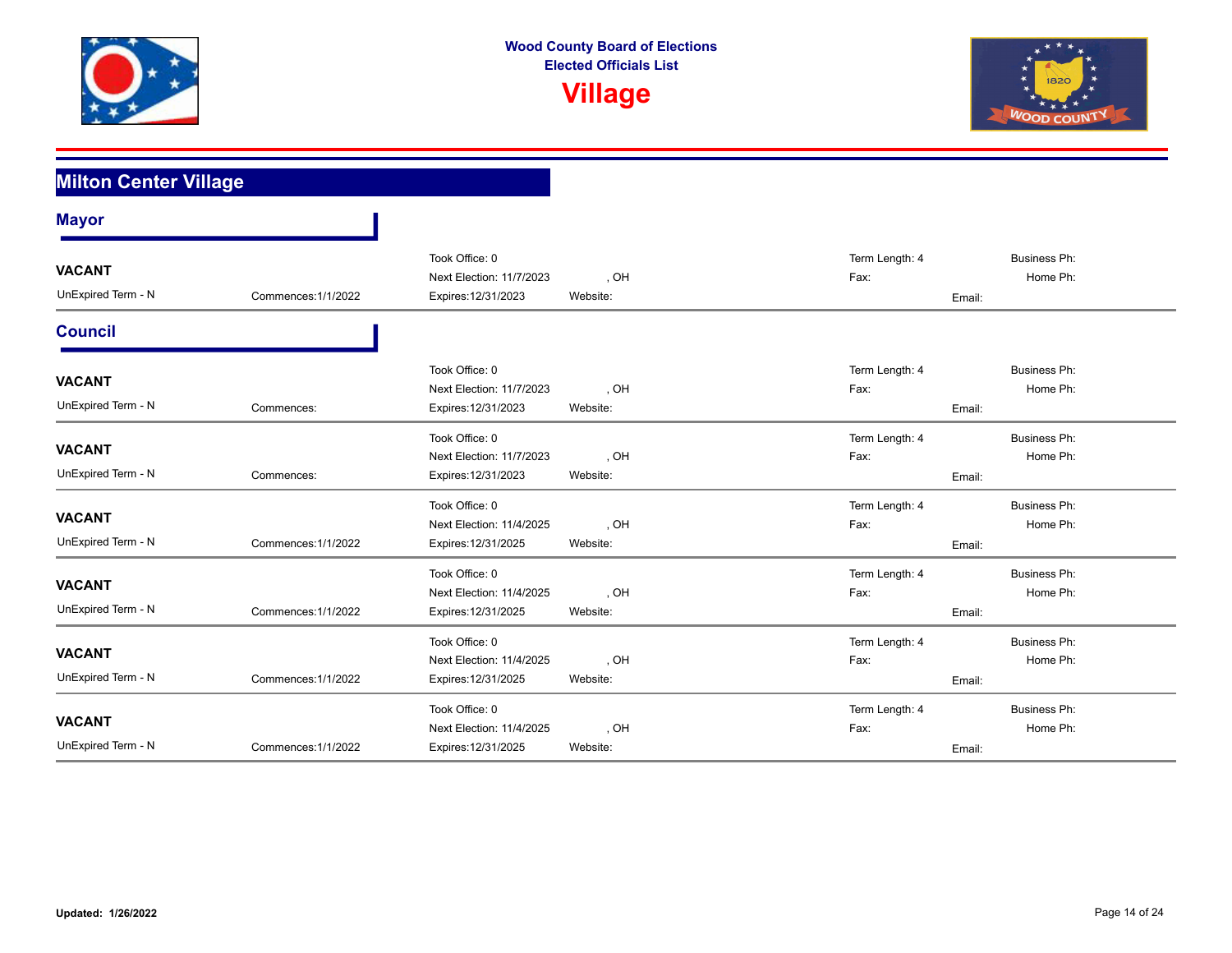



### **North Baltimore Village Mayor** UnExpired Term - N **JANET L GOLDNER**  Commences:1/1/2020 Next Election: 11/7/2023 NBALTIMORE, OH 45872 Fax: Fax: Fax: Home Ph: Expires:12/31/2023 Website: www.northbaltimore.net Email: Took Office: 2016 603 N 2ND ST Term Length: 4 Business Ph: (419) 257-2394 **Clerk-Treasurer** UnExpired Term - N **KATHI RAE BUCHER**  Commences:1/1/2020 Next Election: 11/7/2023 NBALTIMORE, OH 45872 Fax: Fax: Fax: Home Ph: Expires:12/31/2023 Website: www.northbaltimore.net Email: Took Office: 2016 322 N MAIN ST Term Length: 4 Business Ph: (419) 257-2394 **Council** UnExpired Term - N **CARL MICHAEL JULIEN**  Commences:1/1/2020 N BALTIMORE, OH 45872 Next Election: 11/7/2023 Fax: Home Ph: (419) 257-3369 Expires:12/31/2023 Website: www.northbaltimore.net Email: Took Office: 2020 316 E WALNUT ST Term Length: 4 Business Ph: (419) 257-2394 UnExpired Term - N **LEISA L ZEIGLER**  Commences:1/1/2020 N BALTIMORE, OH 45872 Expires:12/31/2023 Website: www.northbaltimore.net Email: Next Election: 11/7/2023 NBALTIMORE, OH 45872 Fax: Fax: Home Ph: (419) 350-1406 Took Office: 2020 215 POPLAR ST Term Length: 4 Business Ph: (419) 257-2394 UnExpired Term - N **PAULA K BEAUPRY**  Commences:1/1/2022 N BALTIMORE, OH 45872 Next Election: 11/4/2025 Fax: Home Ph: (419) 257-3766 Expires:12/31/2025 Website: www.northbaltimore.us Email: Took Office: 2022 601 N 3RD ST Term Length: 4 Business Ph: UnExpired Term - N **WILLIAM CURTIS COOK**  Commences:1/1/2022 Next Election: 11/4/2025 NBALTIMORE, OH 45872 Fax: Fax: Fax: Home Ph: Expires:12/31/2025 Website: www.northbaltimore.us Email: Took Office: 2022 930 E BROADWAY # TRLR 43 Term Length: 4 Business Ph: UnExpired Term - N **DEEANNE HOSMER**  Commences:1/1/2022 Next Election: 11/4/2025 NBALTIMORE, OH 45872 Fax: Fax: Fax: Home Ph: Expires:12/31/2025 Website: www.northbaltimore.us Email: Took Office: 2022 206 SOUTHLAWN DR Term Length: 4 Business Ph: UnExpired Term - N **TIM PELTON**  Commences:1/1/2022 Next Election: 11/4/2025 NBALTIMORE, OH 45872 Fax: Fax: Fax: Home Ph: Expires:12/31/2025 Website: www.northbaltimore.us Email: Took Office: 2022 **803 E BROADWAY** Term Length: 4 Business Ph: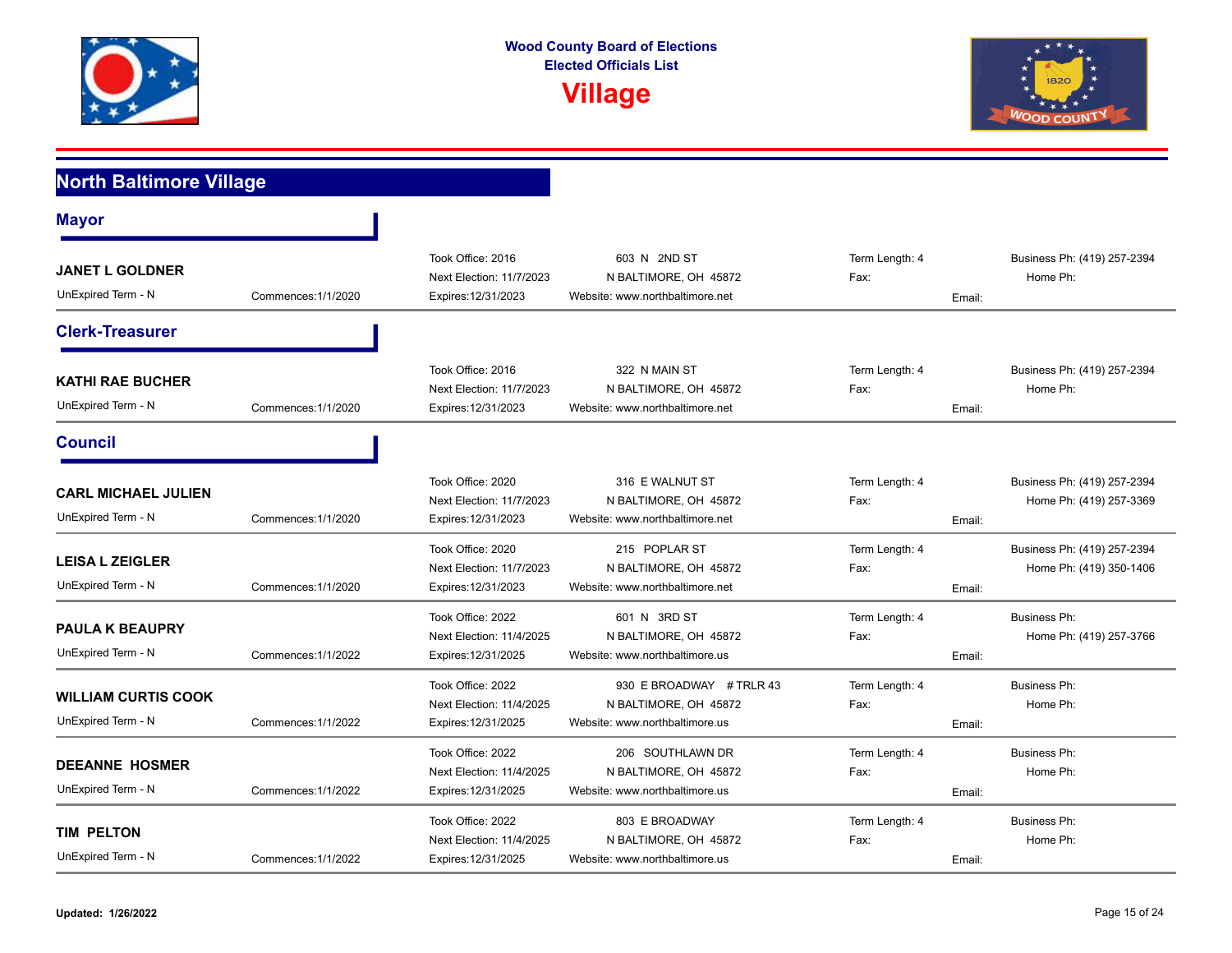



| <b>Pemberville Village</b>                       |                     |                                                                      |                                                                            |                                  |                                                        |
|--------------------------------------------------|---------------------|----------------------------------------------------------------------|----------------------------------------------------------------------------|----------------------------------|--------------------------------------------------------|
| <b>Mayor</b>                                     |                     |                                                                      |                                                                            |                                  |                                                        |
| <b>CAROL ANN BAILEY</b><br>UnExpired Term - N    | Commences: 1/1/2020 | Took Office: 2020<br>Next Election: 11/7/2023<br>Expires: 12/31/2023 | <b>PO BOX 568</b><br>PEMBERVILLE, OH 43450<br>Website: www.pemberville.org | Term Length: 4<br>Fax:<br>Email: | Business Ph: (419) 287-3832<br>Home Ph:                |
| <b>Council</b>                                   |                     |                                                                      |                                                                            |                                  |                                                        |
| <b>LAURA LANDRY MEYER</b><br>UnExpired Term - N  | Commences: 7/6/2021 | Took Office: 2021<br>Next Election: 11/7/2023<br>Expires: 12/31/2023 | PO BOX 129<br>PEMBERVILLE, OH 43450<br>Website:                            | Term Length: 4<br>Fax:<br>Email: | Business Ph: (419) 287-3832<br>Home Ph:                |
| <b>SUSAN M RAHE</b><br>UnExpired Term - N        | Commences: 1/1/2020 | Took Office: 2016<br>Next Election: 11/7/2023<br>Expires: 12/31/2023 | 612 W FRONT ST<br>PEMBERVILLE, OH 43450<br>Website: www.pemberville.org    | Term Length: 4<br>Fax:<br>Email: | Business Ph: (419) 287-3832<br>Home Ph:                |
| <b>DANIEL JAMES ANGEL</b><br>UnExpired Term - N  | Commences: 1/1/2022 | Took Office: 2018<br>Next Election: 11/4/2025<br>Expires: 12/31/2025 | <b>PO BOX 721</b><br>PEMBERVILLE, OH 43450<br>Website: www.pemberville.org | Term Length: 4<br>Fax:<br>Email: | Business Ph: (419) 287-3832<br>Home Ph:                |
| <b>JEFFREY L KIRKBRIDE</b><br>UnExpired Term - N | Commences: 1/1/2022 | Took Office: 2022<br>Next Election: 11/4/2025<br>Expires: 12/31/2025 | PO BOX 86<br>PEMBERVILLE, OH 43450<br>Website: www.pemberville.org         | Term Length: 4<br>Fax:<br>Email: | Business Ph: (419) 287-3832<br>Home Ph:                |
| <b>LARRY L TITKEMEIER</b><br>UnExpired Term - N  | Commences: 1/1/2022 | Took Office: 2022<br>Next Election: 11/4/2025<br>Expires: 12/31/2025 | 579 E FRONT ST<br>PEMBERVILLE, OH 43450<br>Website: www.pemberville.org    | Term Length: 4<br>Fax:<br>Email: | Business Ph: (419) 287-3832<br>Home Ph: (419) 287-4490 |
| <b>Board of Trustees of Public Affairs</b>       |                     |                                                                      |                                                                            |                                  |                                                        |
| <b>DEAN J KRUKEMYER</b><br>UnExpired Term - N    | Commences: 1/1/2020 | Took Office: 2008<br>Next Election: 11/7/2023<br>Expires: 12/31/2023 | PO BOX 366<br>PEMBERVILLE, OH 43450<br>Website: www.pemberville.org        | Term Length: 4<br>Fax:<br>Email: | <b>Business Ph:</b><br>Home Ph: (419) 287-3738         |
| <b>CHARLES A SCHULTE</b><br>UnExpired Term - N   | Commences: 1/1/2020 | Took Office: 2003<br>Next Election: 11/7/2023<br>Expires: 12/31/2023 | PO BOX 551<br>PEMBERVILLE, OH 43450<br>Website: www.pemberville.org        | Term Length: 4<br>Fax:<br>Email: | <b>Business Ph:</b><br>Home Ph: (419) 287-3832         |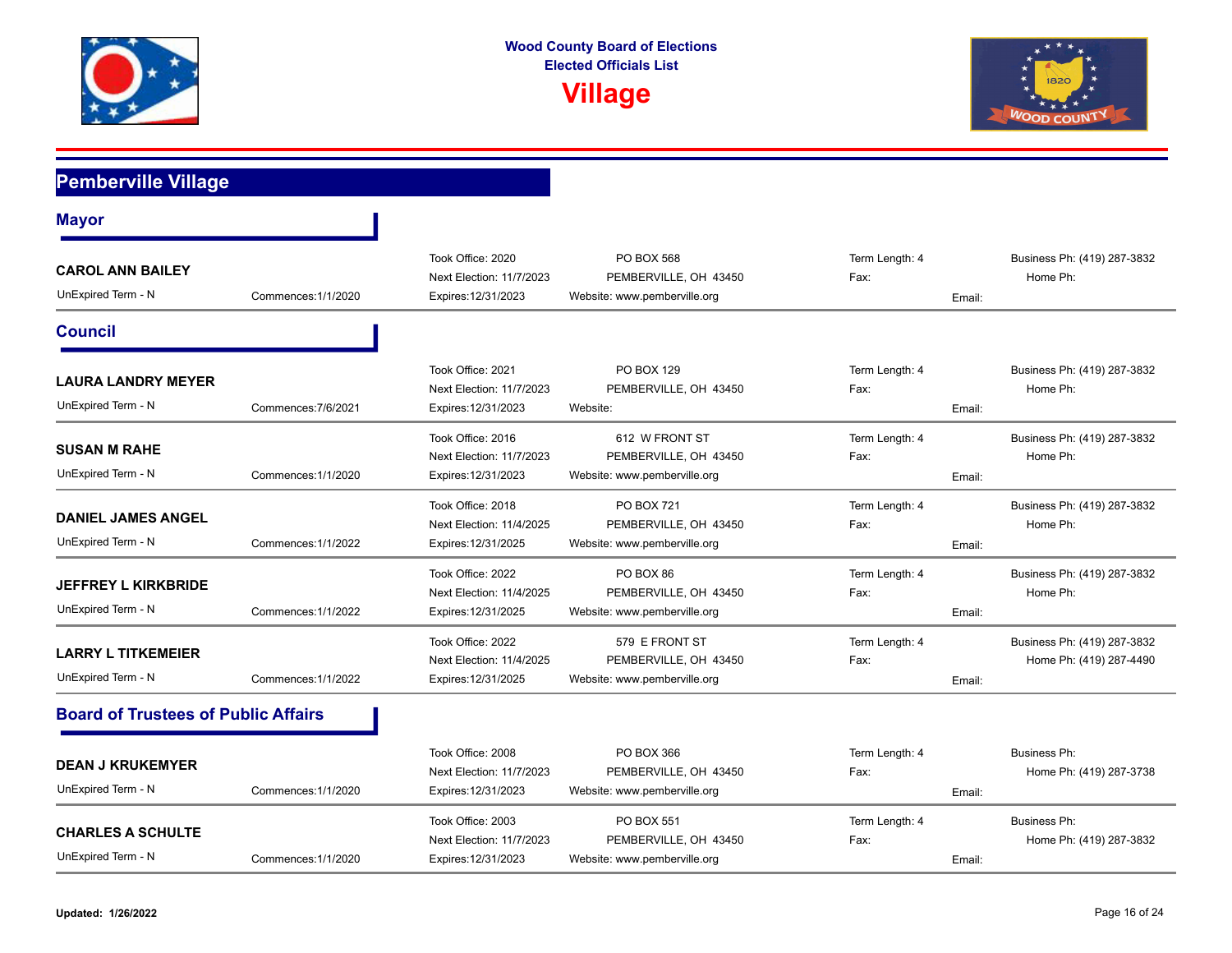

|                    |                     | Took Office: 0           |          | Term Length: 4 | Business Ph: |
|--------------------|---------------------|--------------------------|----------|----------------|--------------|
| <b>VACANT</b>      |                     | Next Election: 11/4/2025 | OH       | Fax:           | Home Ph:     |
| UnExpired Term - N | Commences: 1/1/2022 | Expires: 12/31/2025      | Website: | Email:         |              |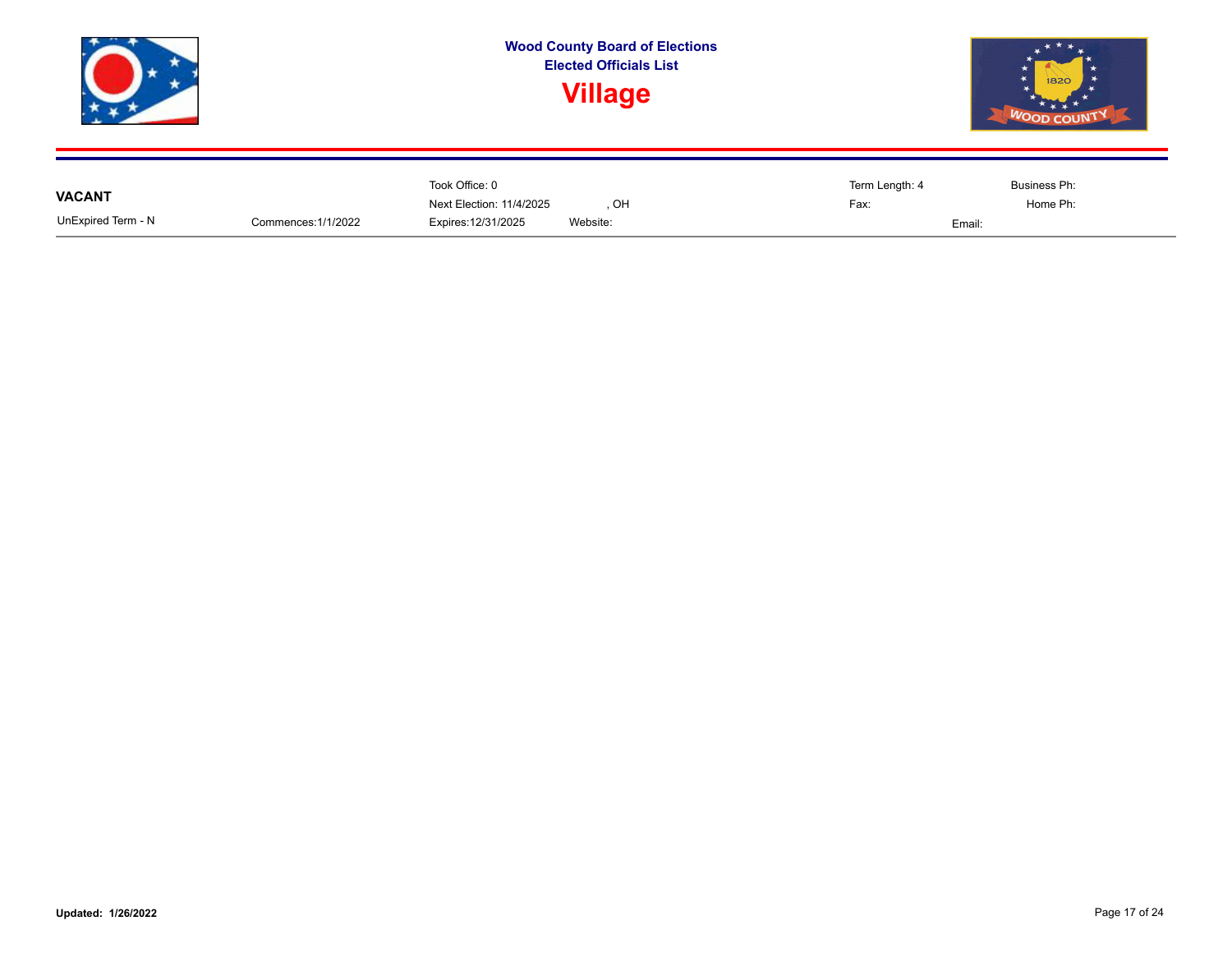



**Portage Village**

| <b>Mayor</b>                                      |                     |                                                                      |                                                |                                  |                                                        |
|---------------------------------------------------|---------------------|----------------------------------------------------------------------|------------------------------------------------|----------------------------------|--------------------------------------------------------|
| <b>WILLIAM MARK WOLFORD</b><br>UnExpired Term - N | Commences: 1/1/2020 | Took Office: 2008<br>Next Election: 11/7/2023<br>Expires: 12/31/2023 | 326 E MAIN ST<br>PORTAGE, OH 43451<br>Website: | Term Length: 4<br>Fax:<br>Email: | Business Ph: (419) 686-8102<br>Home Ph:                |
| <b>Council</b>                                    |                     |                                                                      |                                                |                                  |                                                        |
| <b>MELVIN D AMOS</b><br>UnExpired Term - N        | Commences: 9/3/2019 | Took Office: 2019<br>Next Election: 11/7/2023<br>Expires: 12/31/2023 | 400 E MAIN ST<br>PORTAGE, OH 43451<br>Website: | Term Length: 4<br>Fax:<br>Email: | Business Ph: (419) 686-8201<br>Home Ph: (419) 686-5411 |
| <b>MARCIA A WOLFORD</b><br>UnExpired Term - N     | Commences: 1/1/2020 | Took Office: 2007<br>Next Election: 11/7/2023<br>Expires: 12/31/2023 | PO BOX 115<br>PORTAGE, OH<br>Website:          | Term Length: 4<br>Fax:<br>Email: | <b>Business Ph:</b><br>Home Ph: (419) 686-8102         |
| <b>ANDREW J BAHNSEN</b><br>UnExpired Term - N     | Commences: 1/1/2022 | Took Office: 2022<br>Next Election: 11/4/2025<br>Expires: 12/31/2025 | PO BOX 294<br>PORTAGE, OH 43451<br>Website:    | Term Length: 4<br>Fax:<br>Email: | Business Ph: (419) 686-8102<br>Home Ph:                |
| <b>MICHAEL D BRINKMAN</b><br>UnExpired Term - N   | Commences: 1/1/2022 | Took Office: 2010<br>Next Election: 11/4/2025<br>Expires: 12/31/2025 | PO BOX 45<br>PORTAGE, OH 43451<br>Website:     | Term Length: 4<br>Fax:<br>Email: | <b>Business Ph:</b><br>Home Ph: (419) 686-8102         |
| <b>CARL C CRAWFORD</b><br>UnExpired Term - N      | Commences: 1/1/2022 | Took Office: 2010<br>Next Election: 11/4/2025<br>Expires: 12/31/2025 | PO BOX 304<br>PORTAGE, OH 43451<br>Website:    | Term Length: 4<br>Fax:<br>Email: | Business Ph: (419) 686-8591<br>Home Ph: (419) 686-8102 |
| <b>JOHN R JIVIDEN</b><br>UnExpired Term - N       | Commences: 1/1/2022 | Took Office: 2018<br>Next Election: 11/4/2025<br>Expires: 12/31/2025 | PO BOX 165<br>PORTAGE, OH 43451<br>Website:    | Term Length: 4<br>Fax:<br>Email: | Business Ph: (419) 686-2421<br>Home Ph: (419) 686-8102 |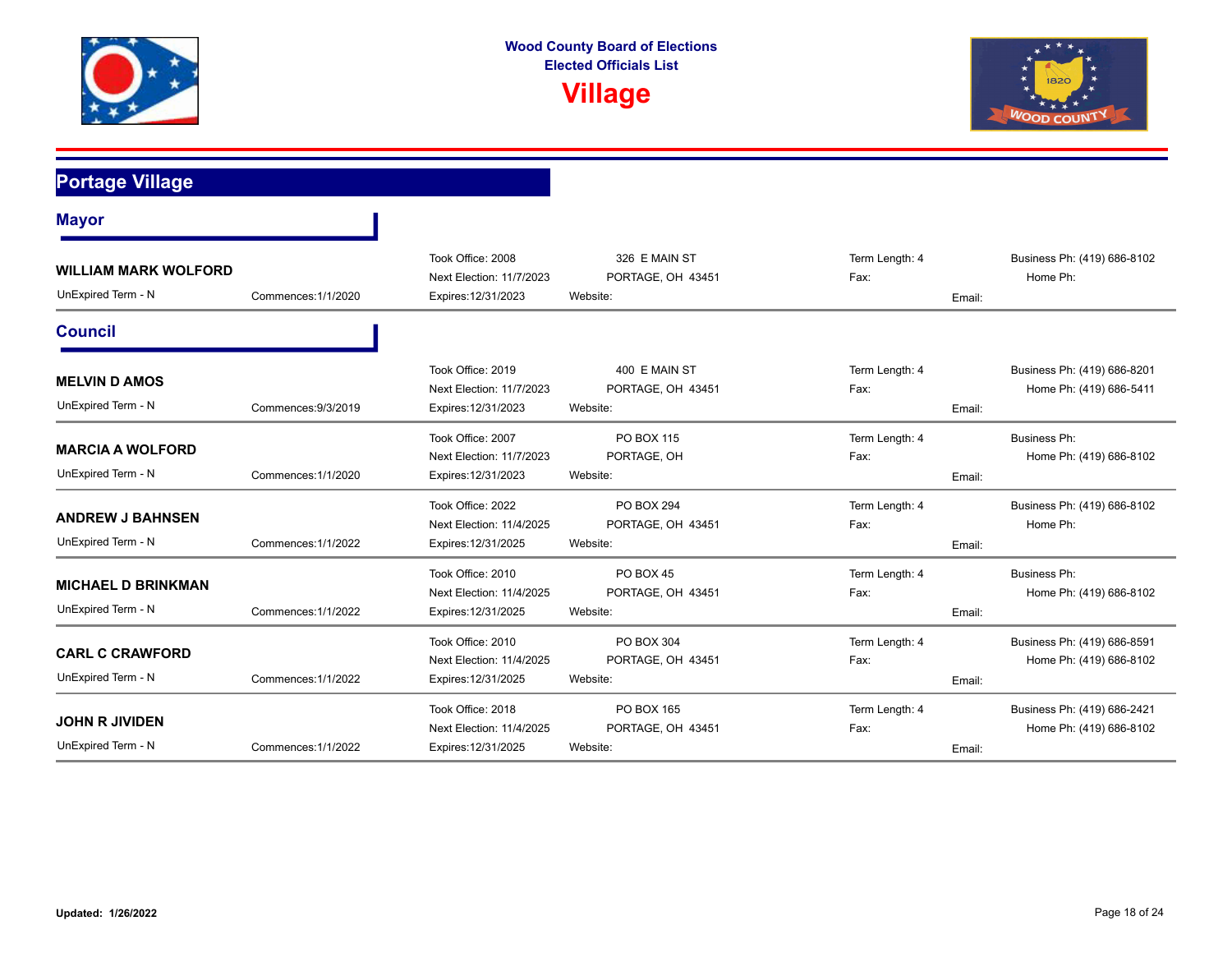



#### **Risingsun Village Mayor** UnExpired Term - N **RICK L WHETSEL**  Commences:1/1/2020 Next Election: 11/7/2023 RISINGSUN, OH 43457 Fax: Fax: Fax: Home Ph: Expires:12/31/2023 Website: Email: Took Office: 2003 PO BOX 152 PO BOX 152 Term Length: 4 Business Ph: (419) 457-4435 **Council** UnExpired Term - N **JARED IZELL CAPELLE**  Commences:1/1/2020 RISINGSUN, OH 43457 Expires:12/31/2023 Website: Email: Next Election: 11/7/2023 RISINGSUN, OH 43457 Fax: Fax: Home Ph: (567) 342-2210 Took Office: 2020 **PO BOX 105** PO **BOX 105** Term Length: 4 Business Ph: UnExpired Term - N **JOHN DAVID DIERKSHEIDE**  Commences:1/1/2020 Next Election: 11/7/2023 RISINGSUN, OH 43457 Fax: Fax: Fax: Home Ph: Expires:12/31/2023 Website: Email: Took Office: 2012 **PO BOX 164** PO BOX 164 Term Length: 4 Business Ph: UnExpired Term - N **VACANT**  Commences:1/1/2022 , OH Expires:12/31/2025 Website: Email: Next Election: 11/4/2025 (OH ) OH (DETERM) Fax: The Home Ph: Took Office: 0 **Term Length: 4** Business Ph: UnExpired Term - N **VACANT**  Commences:1/1/2022 , OH Expires:12/31/2025 Website: Email: Next Election: 11/4/2025 CH COMPRESS COMPUTED CONTROL COMPRESS COMPRESS COMPRESS COMPRESS COMPRESS COMPRESS COMPRESS COMPRESS COMPRESS COMPRESS COMPRESS COMPRESS COMPRESS COMPRESS COMPRESS COMPRESS COMPRESS COMPRESS COMPRE Took Office: 0 Term Length: 4 Business Ph: UnExpired Term - N **EARL W MORSE**  Commences:1/1/2022 Next Election: 11/4/2025 RISINGSUN, OH 43457 Fax: Fax: Fax: Home Ph: Expires:12/31/2025 Website: Email: Took Office: 2022 **PO BOX 304** PO **PO BOX 304** Term Length: 4 Business Ph: UnExpired Term - N **TIMOTHY K WOODRUFF**  Commences:1/1/2022 RISINGSUN, OH 43457 Expires:12/31/2025 Website: Email: Next Election: 11/4/2025 RISINGSUN, OH 43457 Fax: Fax: Home Ph: (419) 457-5280 Took Office: 2022 **PO BOX 2** PO BOX 2 Term Length: 4 Business Ph: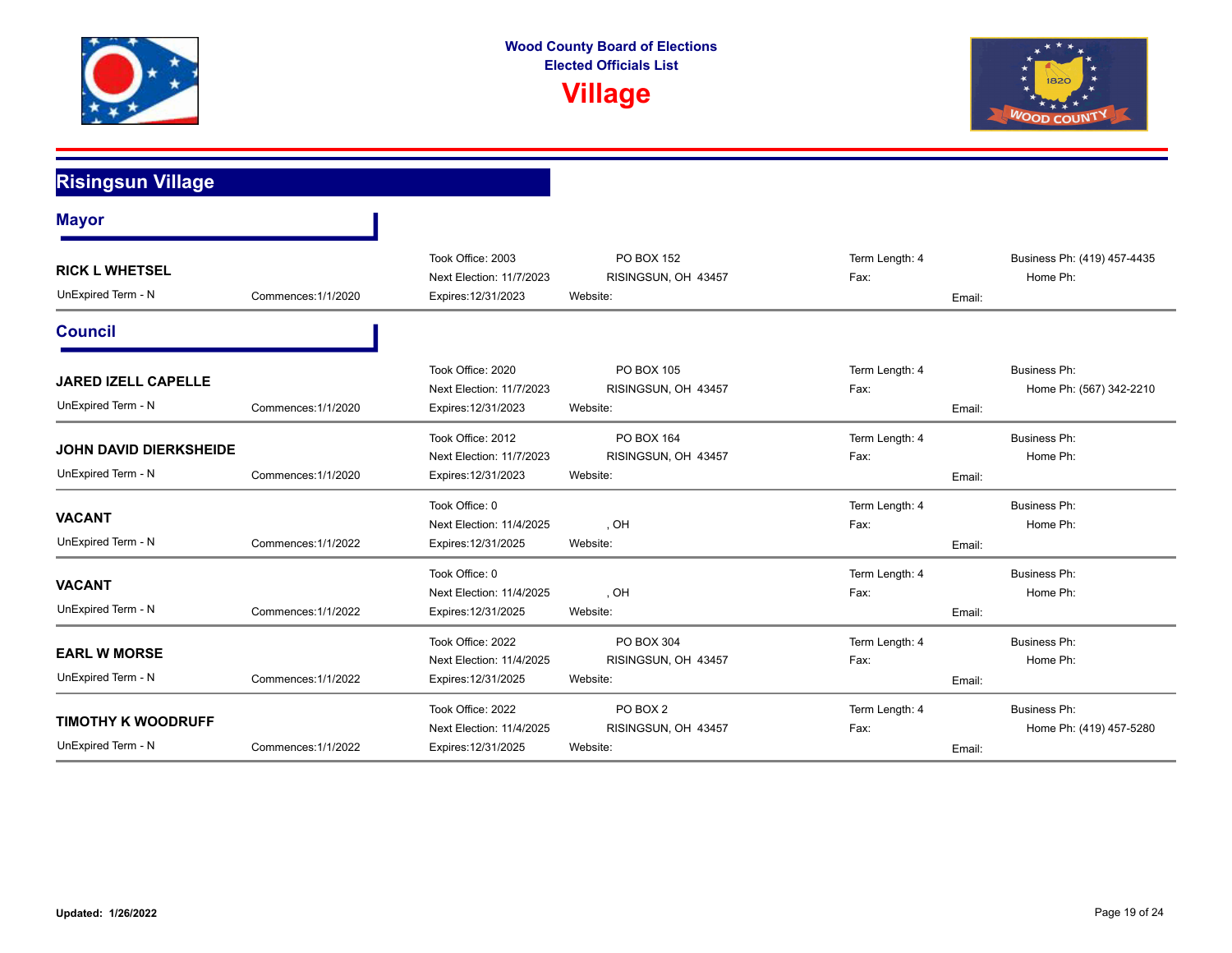



**Tontogany Village**

| <b>Mayor</b>                                                               |                      |                                                                      |                                                                        |                                  |                                                        |
|----------------------------------------------------------------------------|----------------------|----------------------------------------------------------------------|------------------------------------------------------------------------|----------------------------------|--------------------------------------------------------|
| <b>MATTHEW JAMES SHANAHAN</b><br>UnExpired Term - N<br>Commences: 1/1/2020 |                      | Took Office: 2020<br>Next Election: 11/7/2023<br>Expires: 12/31/2023 | PO BOX 265<br>TONTOGANY, OH 43565<br>Website: www.tontoganyohio.org    | Term Length: 4<br>Fax:<br>Email: | Business Ph: (419) 823-7703<br>Home Ph: (419) 823-1370 |
| <b>Council</b>                                                             |                      |                                                                      |                                                                        |                                  |                                                        |
| <b>BRENDA JEAN MACKEY</b><br>UnExpired Term - N                            | Commences: 1/1/2020  | Took Office: 2005<br>Next Election: 11/7/2023<br>Expires: 12/31/2023 | PO BOX 133<br>TONTOGANY, OH 43565<br>Website: www.tontoganyohio.org    | Term Length: 4<br>Fax:<br>Email: | Business Ph:<br>Home Ph: (419) 823-3452                |
| <b>MARK ALAN SMITH</b><br>UnExpired Term - N                               | Commences: 1/20/2020 | Took Office: 2020<br>Next Election: 11/7/2023<br>Expires: 12/31/2023 | 18545 WALL ST<br>TONTOGANY, OH 43565<br>Website: www.tontoganyohio.org | Term Length: 4<br>Fax:<br>Email: | <b>Business Ph:</b><br>Home Ph: (419) 266-2485         |
| <b>VACANT</b><br>UnExpired Term - N                                        | Commences: 1/1/2022  | Took Office: 0<br>Next Election: 11/4/2025<br>Expires: 12/31/2025    | . OH<br>Website:                                                       | Term Length: 4<br>Fax:<br>Email: | <b>Business Ph:</b><br>Home Ph:                        |
| <b>ROBERT JAMES BERGFELD</b><br>UnExpired Term - N                         | Commences: 1/1/2022  | Took Office: 2020<br>Next Election: 11/4/2025<br>Expires: 12/31/2025 | 18415 BROAD ST<br>TONTOGANY, OH 43565<br>Website:                      | Term Length: 4<br>Fax:<br>Email: | Business Ph: (419) 823-8315<br>Home Ph: (419) 309-0481 |
| <b>DAMON J LEE</b><br>UnExpired Term - N                                   | Commences: 1/1/2022  | Took Office: 2020<br>Next Election: 11/4/2025<br>Expires: 12/31/2025 | 18725 WALL ST<br>TONTOGANY, OH 43565<br>Website:                       | Term Length: 4<br>Fax:<br>Email: | Business Ph: (419) 823-8315<br>Home Ph: (419) 806-5218 |
| <b>VACANT</b><br>UnExpired Term - N                                        | Commences: 1/1/2022  | Took Office: 0<br>Next Election: 11/4/2025<br>Expires: 12/31/2025    | , OH<br>Website:                                                       | Term Length: 4<br>Fax:<br>Email: | <b>Business Ph:</b><br>Home Ph:                        |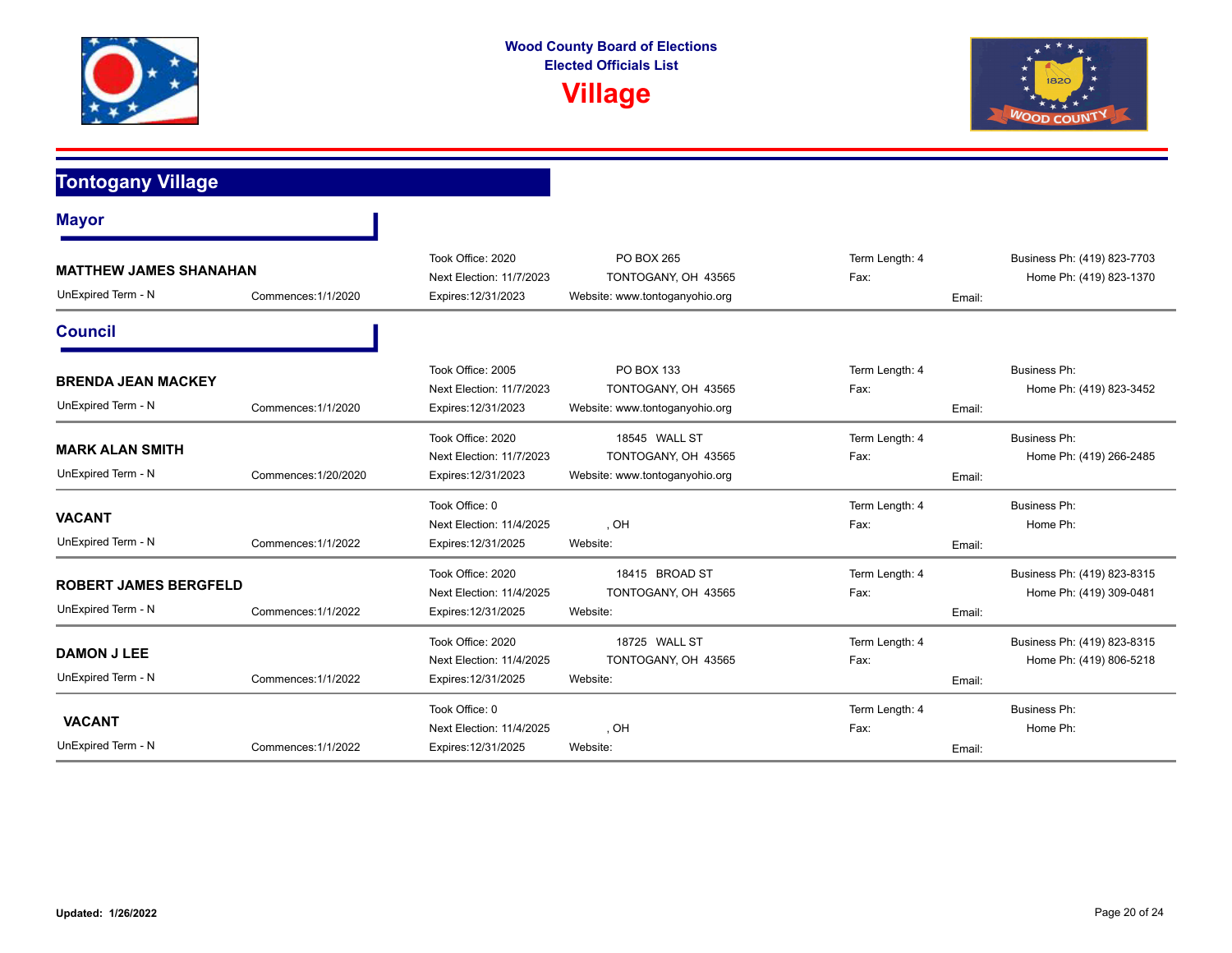



# **Walbridge Village**

| <b>Mayor</b>                                          |                     |                                                                      |                                                                                        |                        |        |                                                |
|-------------------------------------------------------|---------------------|----------------------------------------------------------------------|----------------------------------------------------------------------------------------|------------------------|--------|------------------------------------------------|
| <b>EDWARD A KOLANKO</b><br>UnExpired Term - N         | Commences: 1/1/2020 | Took Office: 2013<br>Next Election: 11/7/2023<br>Expires: 12/31/2023 | 212 PARKVIEW DR<br>WALBRIDGE, OH 43465<br>Website: www.walbridgeohio.org               | Term Length: 4<br>Fax: | Email: | Business Ph: (419) 666-1830<br>Home Ph:        |
| <b>Council</b>                                        |                     |                                                                      |                                                                                        |                        |        |                                                |
| <b>KAREN KAY BARON</b><br>UnExpired Term - N          | Commences: 1/1/2020 | Took Office: 2020<br>Next Election: 11/7/2023<br>Expires: 12/31/2023 | 208 PARK LN<br>WALBRIDGE, OH 43465<br>Website: www.walbridgeohio.org                   | Term Length: 4<br>Fax: | Email: | <b>Business Ph:</b><br>Home Ph: (419) 346-6529 |
| <b>VICTORIA M CANALES PRATT</b><br>UnExpired Term - N | Commences: 1/1/2020 | Took Office: 2018<br>Next Election: 11/7/2023<br>Expires: 12/31/2023 | 702 N GROVE ST<br>WALBRIDGE, OH 43465<br>Website: www.walbridgeohio.org                | Term Length: 4<br>Fax: | Email: | Business Ph:<br>Home Ph: (419) 779-7020        |
| <b>LARRY D BODAY</b><br>UnExpired Term - N            | Commences: 1/1/2022 | Took Office: 2014<br>Next Election: 11/4/2025<br>Expires: 12/31/2025 | 109 GUY ST<br>WALBRIDGE, OH 43465<br>Website: www.walbridgeohio.org                    | Term Length: 4<br>Fax: | Email: | <b>Business Ph:</b><br>Home Ph:                |
| <b>SUSAN A HART DOUGLAS</b><br>UnExpired Term - N     | Commences: 1/1/2022 | Took Office: 2010<br>Next Election: 11/4/2025<br>Expires: 12/31/2025 | 30630 DROUILLARD RD # LOT 118<br>WALBRIDGE, OH 43465<br>Website: www.walbridgeohio.org | Term Length: 4<br>Fax: | Email: | <b>Business Ph:</b><br>Home Ph:                |
| <b>LADENNA CASS JOHNSTON</b><br>UnExpired Term - N    | Commences: 1/1/2022 | Took Office: 2019<br>Next Election: 11/4/2025<br>Expires: 12/31/2025 | PO BOX 522<br>WALBRIDGE, OH 43465<br>Website: www.walbridgeohio.org                    | Term Length: 4<br>Fax: | Email: | <b>Business Ph:</b><br>Home Ph:                |
| <b>RONALD J LIWO</b><br>UnExpired Term - N            | Commences: 1/1/2022 | Took Office: 2013<br>Next Election: 11/4/2025<br>Expires: 12/31/2025 | 302 RAYMOND ST<br>WALBRIDGE, OH 43465<br>Website: www.walbridgeohio.org                | Term Length: 4<br>Fax: | Email: | <b>Business Ph:</b><br>Home Ph: (419) 666-1830 |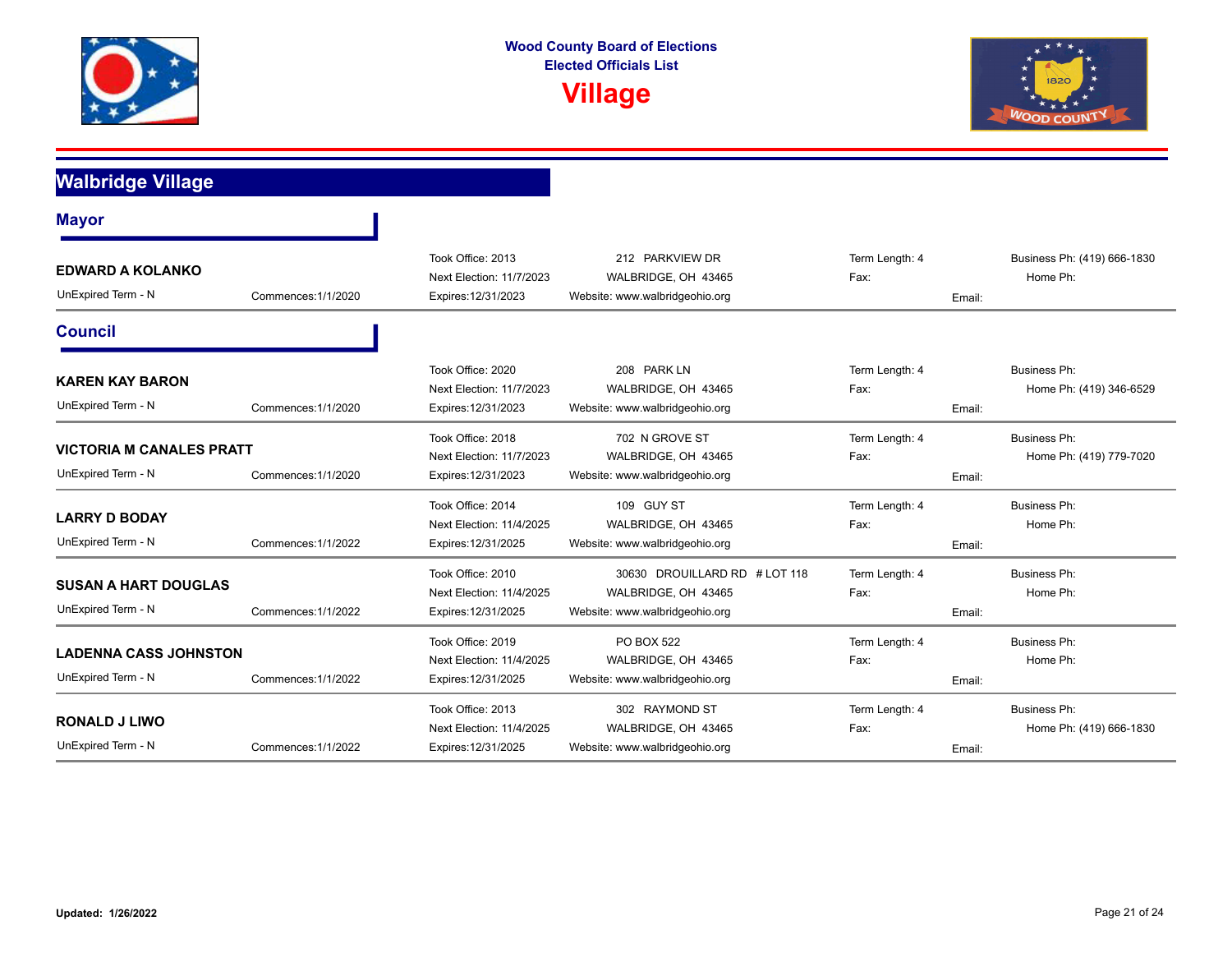



**Wayne Village**

| <b>Mayor</b>                                                             |                     |                                                                      |                                                                                |                        |                                                                                           |
|--------------------------------------------------------------------------|---------------------|----------------------------------------------------------------------|--------------------------------------------------------------------------------|------------------------|-------------------------------------------------------------------------------------------|
| <b>CRAIG M EVERETT</b><br>UnExpired Term - N                             | Commences: 1/1/2020 | Took Office: 2016<br>Next Election: 11/7/2023<br>Expires: 12/31/2023 | PO BOX 502<br>WAYNE, OH 43466<br>Website: https://www.wayneohio.us/            | Term Length: 4<br>Fax: | Business Ph: (419) 288-3075<br>Home Ph:<br>Email:                                         |
| <b>Council</b>                                                           |                     |                                                                      |                                                                                |                        |                                                                                           |
| <b>ANDREW D GROSS</b><br>UnExpired Term - N                              | Commences: 1/1/2020 | Took Office: 2015<br>Next Election: 11/7/2023<br>Expires: 12/31/2023 | 148 LOCKHART AVE<br>WAYNE, OH 43466-7001<br>Website: https://www.wayneohio.us/ | Term Length: 4<br>Fax: | Business Ph: (419) 288-3075<br>Home Ph:<br>Email: villageofwayne@yahoo.com                |
| <b>BRIANT HAMOR LEE JR</b><br>UnExpired Term - N                         | Commences: 1/1/2020 | Took Office: 2020<br>Next Election: 11/7/2023<br>Expires: 12/31/2023 | 157 E MAIN ST<br>WAYNE, OH 43466<br>Website: https://www.wayneohio.us/         | Term Length: 4<br>Fax: | Business Ph: (419) 288-3075<br>Home Ph:<br>Email: villageofwayne@yahoo.com                |
| <b>VACANT</b><br>UnExpired Term - N                                      | Commences: 1/1/2022 | Took Office: 0<br>Next Election: 11/4/2025<br>Expires: 12/31/2025    | , OH<br>Website:                                                               | Term Length: 4<br>Fax: | <b>Business Ph:</b><br>Home Ph:<br>Email:                                                 |
| <b>ZACHARY ROBERT BOYER</b><br>UnExpired Term - N                        | Commences: 1/5/2022 | Took Office: 2022<br>Next Election: 11/4/2025<br>Expires: 12/31/2025 | 150 1/2 CHURCH ST<br>WAYNE, OH 43466<br>Website: https://www.wayneohio.us/     | Term Length: 4<br>Fax: | Business Ph: (419) 288-3075<br>Home Ph: (419) 308-9499<br>Email: villageofwayne@yahoo.com |
| <b>JAY EARL VANDERSALL</b><br>UnExpired Term - N                         | Commences: 1/1/2022 | Took Office: 2021<br>Next Election: 11/4/2025<br>Expires: 12/31/2025 | PO BOX 43<br>WAYNE, OH 43466<br>Website: https://www.wayneohio.us/             | Term Length: 4<br>Fax: | Business Ph: (419) 288-3075<br>Home Ph: (419) 288-2722<br>Email: villageofwayne@yahoo.com |
| <b>KAMAROSE KAY WILDMAN</b><br>UnExpired Term - N<br>Commences: 1/5/2022 |                     | Took Office: 2022<br>Next Election: 11/4/2025<br>Expires: 12/31/2025 | 130 W BRYANT AVE<br>WAYNE, OH 43466<br>Website: https://www.wayneohio.us/      | Term Length: 4<br>Fax: | Business Ph: (419) 288-3075<br>Home Ph: (419) 308-8802<br>Email: villageofwayne@yahoo.com |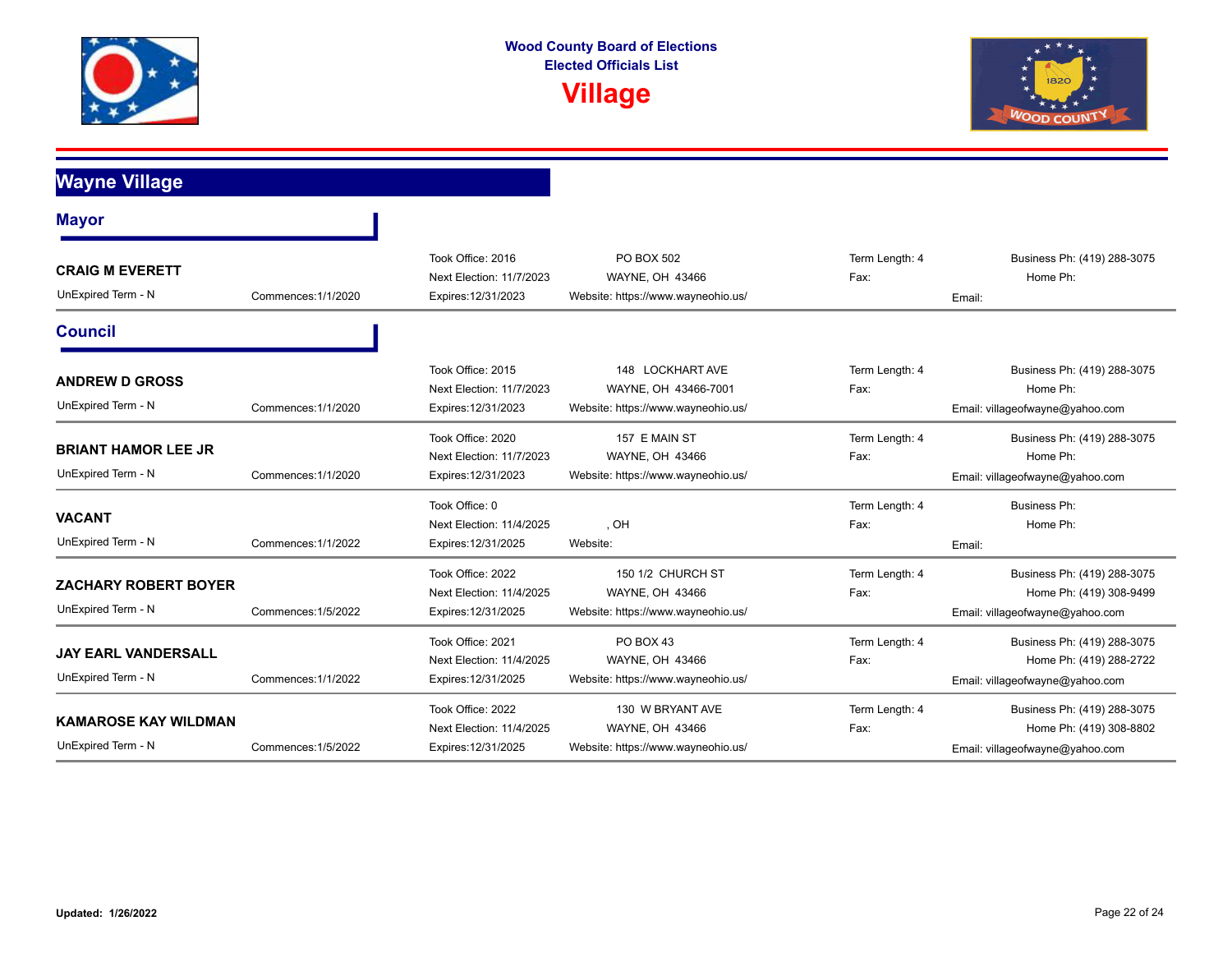



| <b>West Millgrove Village</b>                   |                       |                                                                      |                                                    |                                  |                                         |
|-------------------------------------------------|-----------------------|----------------------------------------------------------------------|----------------------------------------------------|----------------------------------|-----------------------------------------|
| <b>Mayor</b>                                    |                       |                                                                      |                                                    |                                  |                                         |
| <b>ANN M SCHREINER</b><br>UnExpired Term - N    | Commences: 1/1/2020   | Took Office: 2012<br>Next Election: 11/7/2023<br>Expires: 12/31/2023 | PO BOX 14<br>W MILGROVE, OH 43467<br>Website:      | Term Length: 4<br>Fax:<br>Email: | Business Ph: (419) 288-3333<br>Home Ph: |
| <b>Council</b>                                  |                       |                                                                      |                                                    |                                  |                                         |
| <b>CINDY LOU BONHAM</b><br>UnExpired Term - N   | Commences: 1/1/2020   | Took Office: 2003<br>Next Election: 11/7/2023<br>Expires: 12/31/2023 | PO BOX 102<br>W MILLGROVE, OH 43467<br>Website:    | Term Length: 4<br>Fax:<br>Email: | Business Ph:<br>Home Ph: (419) 288-3333 |
| <b>CHRISTIE L KAPELKA</b><br>UnExpired Term - N | Commences: 11/12/2021 | Took Office: 2021<br>Next Election: 11/7/2023<br>Expires: 12/31/2023 | PO BOX 116<br>WEST MILLGROVE, OH 43467<br>Website: | Term Length: 4<br>Fax:<br>Email: | <b>Business Ph:</b><br>Home Ph:         |
| <b>VACANT</b><br>UnExpired Term - N             | Commences: 1/1/2022   | Took Office: 0<br>Next Election: 11/4/2025<br>Expires: 12/31/2025    | , OH<br>Website:                                   | Term Length: 4<br>Fax:<br>Email: | Business Ph:<br>Home Ph:                |
| <b>VACANT</b><br>UnExpired Term - N             | Commences: 1/1/2022   | Took Office: 0<br>Next Election: 11/4/2025<br>Expires: 12/31/2025    | , OH<br>Website:                                   | Term Length: 4<br>Fax:<br>Email: | <b>Business Ph:</b><br>Home Ph:         |
| <b>VACANT</b><br>UnExpired Term - N             | Commences: 1/1/2022   | Took Office: 0<br>Next Election: 11/4/2025<br>Expires: 12/31/2025    | , OH<br>Website:                                   | Term Length: 4<br>Fax:<br>Email: | <b>Business Ph:</b><br>Home Ph:         |